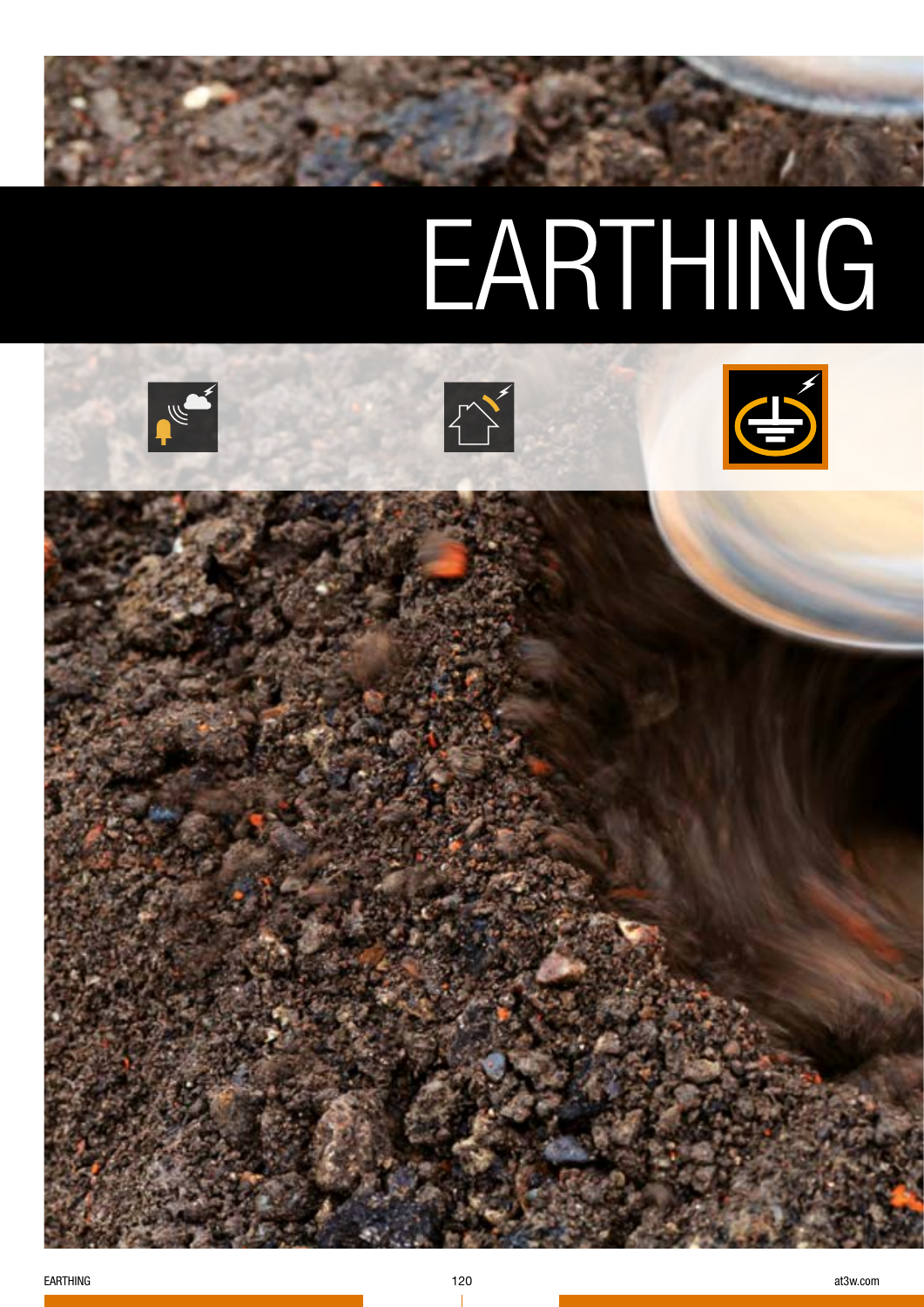







| > Importance of a suitable earthing system                   | 122 |
|--------------------------------------------------------------|-----|
| > Specific considerations for lightning protection           | 122 |
| > Regulations                                                | 123 |
| > Enhanced electrodes for low-conductivity soils             | 124 |
| > Earth electrodes, ground enhancing products and earth pits | 127 |
| > Equipotential bonding                                      | 135 |
| > Earth clamping                                             | 140 |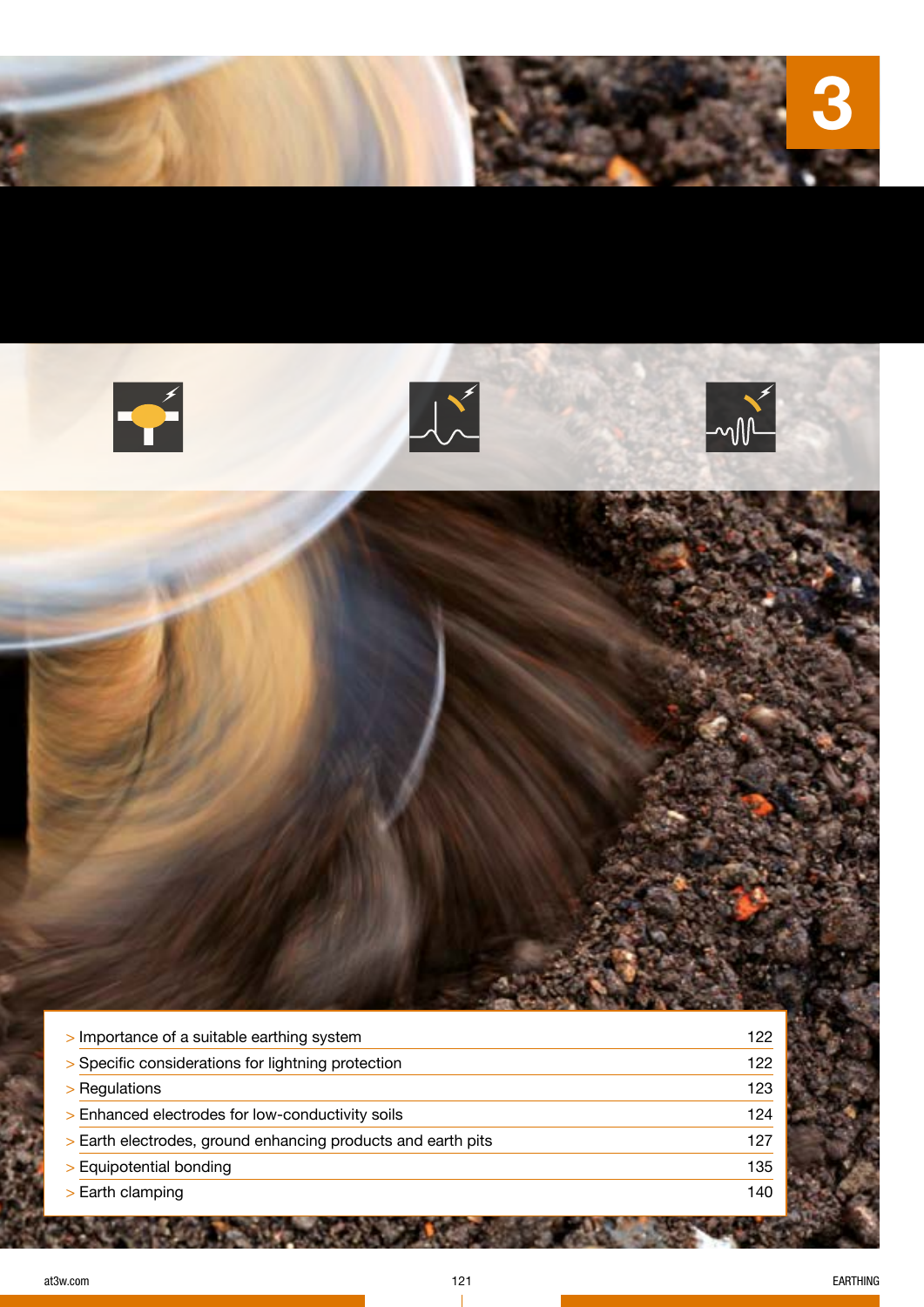

## > IMPORTANCE OF A SUITABLE EARTHING

A well designed earthing system is basic for any electrical installation to avoid the danger associated with fault currents, as established in the main earthing standards:

Spain: RBT2002 "Low Voltage Electrotechnical Regulation". ITC-18 "Earthing systems".

Great Britain: BS 7430 "Code of practice for Earthing".

France: NF C 15-100 "Low Voltage Electrical Installations".

Germany: DIN VDE 0100 Part 540 "Earthing arrangements, protective conductors, equipotential bonding conductors" USA: UL 467 "Grounding and bonding equipment".



A LOW VOLTAGE EARTH TERMINATION SYSTEM IS AIMED AT:

- > Provide security for persons by limiting the touch voltage.
- > Protect installations and equipment by providing a low impedance path.
- > Improve the quality of the signal by minimizing the electromagnetic noise.
- > Fix a reference voltage for the system equipotentialization.

A low earth resistance is essential for obtaining an efficient earthing. Conductors with an accurate section should be used in order to carry the expected current. Besides, they must be durable against corrosion.

The electrical resistance of the earthing system should be measured isolated from any other conductive element. Therefore, it is necessary to use disconnectors to separate the earthing from the rest of the installation during the measuring process.

OTHER DETERMINING FACTORS WHEN DESIGNING AN EARTHING SYSTEM INCLUDE:

- > The resistance should be measured regularly so it is necessary to place an inspection pit.
- > The soil humidity will reduce the earthing resistance.
- > Earthing enhancing compounds reduce the soil resistivity.
- > Buried electricity and gas installations should be known in order to respect the security distances for each case.
- > Buried pipes and water tanks should be known in order to bond them equipotentially with the earth termination.

To obtain a suitable earth resistance in earthing systems, special electrodes should be used for low-conductivity soils, enhanced electrodes, deep electrodes or ring conductors should be used in order to obtain a suitable earth resistance.

## > SPECIFIC CONSIDERATIONS FOR LIGHTNING PROTECTION

Particularly, the earth termination system is essential for lightning protection, since the lightning current should disperse there. Each down-conductor must have an earthing system, formed by conductive elements in contact with the soil that are able to disperse the lightning current in it.



In order to accomplish with these requirements, standards set as a first specification that the resistance of the LPS earthing should be lower than 10 Ω. On the other hand, it should be noticed that lightning current is an impulse and therefore it is not advisable to use a single, very long element. The employ of deep electrodes is interesting if the resistivity is very high at surface but there are lower layers with much more humidity. Triangle or 'goose foot' configurations are suitable for a good lightning current dispersion.

These considerations for improving the impedance should be taken into account when the earthing is made, since normally the measurements are taken afterwards with a conventional earth meter which only measures the earthing resistance, that is, its performance if current were continuous. A high inductance would not be measured by these earth meters and, in any case, it would be a significant obstacle for the passing current if it was an impulse, such as in the case of lightning.

In general, it is advisable to bond the lightning protection earth system with those of the installation in order to avoid surges and dangerous step voltages.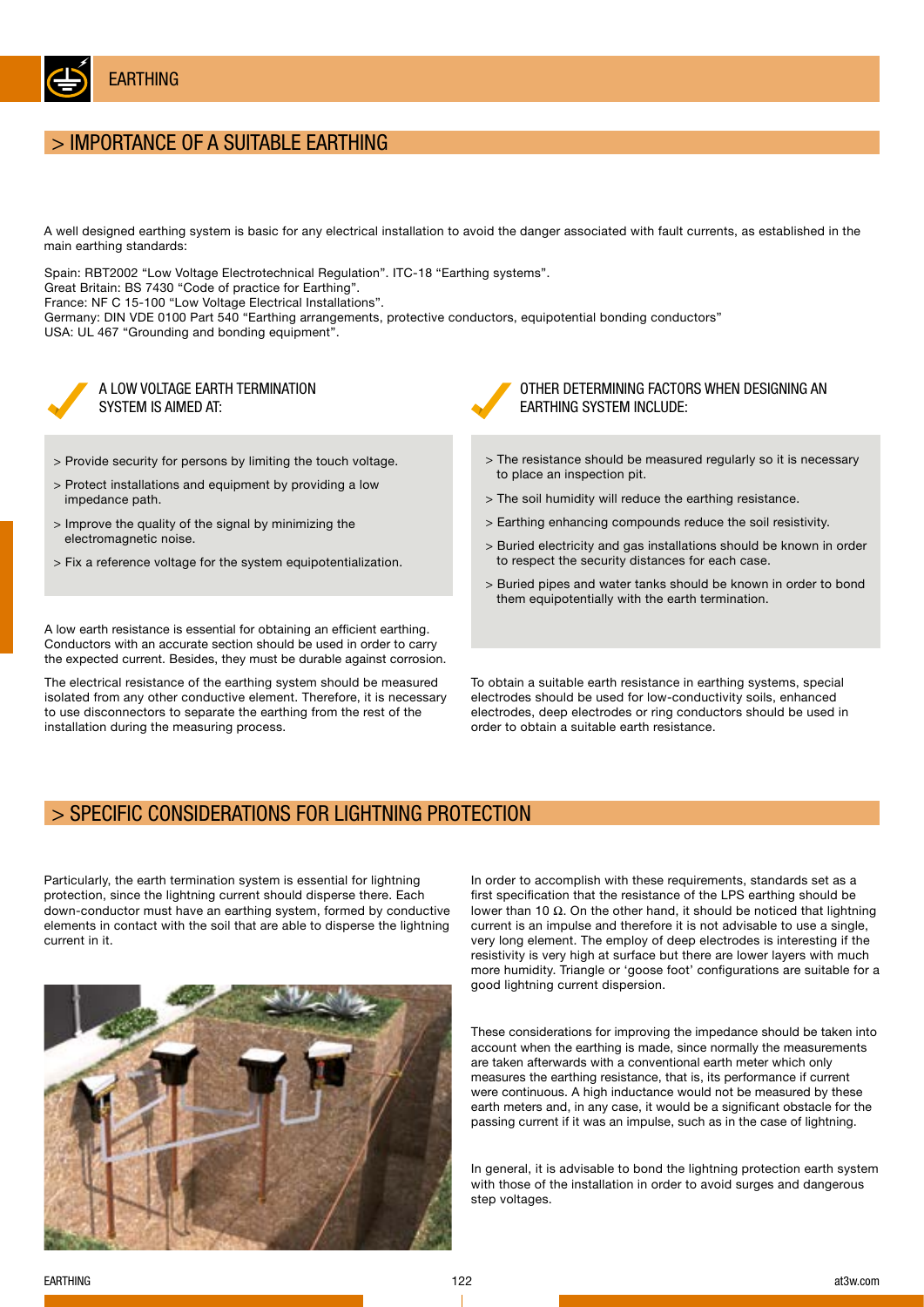

## > REGULATIONS

All the earthing materials manufactured by Aplicaciones Tecnológicas comply with the earthing and lightning protection standards. The minimum dimensions specified in these standards are the following:

#### > EARTHING

#### RBT ITC-18. Technical Guide for implementing Technical Instruction 18 (earthing systems) of the Spanish Low Voltage Electrotechnical Regulations.

| Type of electrode | <b>Material</b>          | Minimum dimensions            |
|-------------------|--------------------------|-------------------------------|
| Earth rod (*)     | Copperbond steel (250 µ) | Ø14.2 mm                      |
| Earth rod         | Galvanized steel (78 µ)  | $Q20$ mm                      |
| Solid plate       | Electrolytic copper      | $1000 \times 500 \times 2$ mm |
| Solid plate       | Galvanized steel (78 µ)  | $1000 \times 500 \times 3$ mm |
| Cable             | Electrolytic copper      | $35 \text{ mm}^2$             |

#### BS 7430. Code of practice for Earthing.

| Type of electrode | <b>Material</b>          | Minimum dimensions      |
|-------------------|--------------------------|-------------------------|
| Earth rod         | Copperbond steel (250 µ) | $Ø14$ mm $x$ 1.2 m      |
| Earth rod         | Electrolytic copper      | $Ø14$ mm $\times$ 1.2 m |
| Earth rod         | Stainless steel          | Ø16 mm x 1.2 m          |
| Earth rod         | Galvanized steel         | $Ø14$ mm $\times$ 1.2 m |
| Tape              | Electrolytic copper      | $25 \times 3$ mm        |
| Round             | Electrolytic copper      | $Ø8$ mm                 |
| Cable             | Electrolytic copper      | $50 \text{ mm}^2$       |

Type of electrode Material Material Minimum dimensions Earth rod Copperbond steel Ø15 mm x 2 m<br>Earth rod Galvanized steel Ø25 mm x 2 m

#### > LIGHTNING PROTECTION EARTHING

IEC 62305 / EN 62305 / IEC 62561 (EN 50164 before). Protection against lightning.

| <b>Type of electrode</b> | <b>Material</b>          | <b>Minimum dimensions</b>                              |
|--------------------------|--------------------------|--------------------------------------------------------|
| Earth rod                | Copperbond steel (250 µ) | Ø14 mm                                                 |
| Earth rod                | Stainless steel          | $\varnothing$ 15 mm                                    |
| Earth rod                | Electrolytic copper      | Ø15 mm                                                 |
| Earth rod                | Galvanized steel         | $Ø14$ mm                                               |
| Cross profile earth rod  | Galvanized steel         | $50 \times 50 \times 3$ mm                             |
| Tubular earth rod        | Electrolytic copper      | $\varnothing_{\scriptscriptstyle{\mathsf{ext}}}$ 20 mm |
| Solid plate              | Electrolytic copper      | $500 \times 500 \times 1.5$ mm                         |
| Solid plate              | Galvanized steel         | $500 \times 500 \times 3$ mm                           |
| Cable                    | Electrolytic copper      | 50 mm <sup>2</sup> ( $Q$ 1.7 mm each wire)             |
| Tape                     | Electrolytic copper      | 50 mm <sup>2</sup> (min. thickness 2 mm)               |
| Tape                     | Stainless steel          | 100 mm <sup>2</sup> (min. thickness 2 mm)              |
| Tape                     | Galvanized steel         | 90 mm <sup>2</sup> (min. thickness 3 mm)               |
| Round                    | Electrolytic copper      | Ø8 mm                                                  |
| Round                    | Copperbond steel (250 µ) | $Ø8$ mm                                                |
| Round                    | Stainless steel          | Ø10 mm                                                 |
| Round                    | Galvanized steel         | $Ø10$ mm                                               |

#### BS 6651. Code of practice for protecting structures against lightning.

| Type of electrode | <b>Material</b>          | Minimum dimensions |
|-------------------|--------------------------|--------------------|
| Earth rod         | Copperbond steel (250 µ) | $Ø14$ mm           |
| Earth rod         | Stainless steel          | $Ø12$ mm           |
| Earth rod         | Electrolytic copper      | $Q12$ mm           |
| Earth rod         | Galvanized steel         | $Ø14$ mm           |
| Tape              | Electrolytic copper      | 20 x 2.5 mm        |
| Tape              | Galvanized steel         | $20 \times 2.5$ mm |
| Round             | Electrolytic copper      | Ø8 mm              |
| Round             | Galvanized steel         | $Ø8$ mm            |

## NFPA 780.

#### Standard for the installation of lightning protection systems.

| Type of electrode | <b>Material</b>     | <b>Minimum dimensions</b> |
|-------------------|---------------------|---------------------------|
| Earth rod         | Copperbond steel    | Ø12.7 mm x 2.4 m          |
| Earth rod         | Stainless steel     | $Q12.7$ mm $\times$ 2.4 m |
| Earth rod         | Electrolytic copper | Ø12.7 mm x 2.4 m          |
| Earth rod         | Galvanized steel    | $Q12.7$ mm $\times$ 2.4 m |
| Solid plate       | Electrolytic copper | 600 x 300 x 0.8 mm        |
| Solid plate       | Galvanized steel    | 600 x 300 x 0.8 mm        |

#### UL 467. Grounding and bonding equipment.

Earth rod Galvanized steel

Cable Galvanized steel

NF C 15-100. Low voltage electrical installations.

Cable Electrolytic copper 25 mm<sup>2</sup><br>Cable Galvanized steel 95 mm<sup>2</sup>

| <b>Material</b>          | Minimum dimensions                         |
|--------------------------|--------------------------------------------|
| Copperbond steel (250 µ) | Ø12.7 mm x 2.4 m                           |
| Stainless steel          | $Q12.7$ mm $\times$ 2.4 m                  |
| Electrolytic copper      | $Q12.7$ mm $\times$ 2.4 m                  |
| Electrolytic copper      | $\varnothing$ <sub>ayt</sub> 54 mm x 2.4 m |
|                          |                                            |

(\*) The minimum thickness of the copper coating the copperbond steel earth rods, as recommended by standard UNE 202006, is 100 μ. Nevertheless, the minimum measure of 250 μ given by the regulation of low voltage is of compulsory compliance.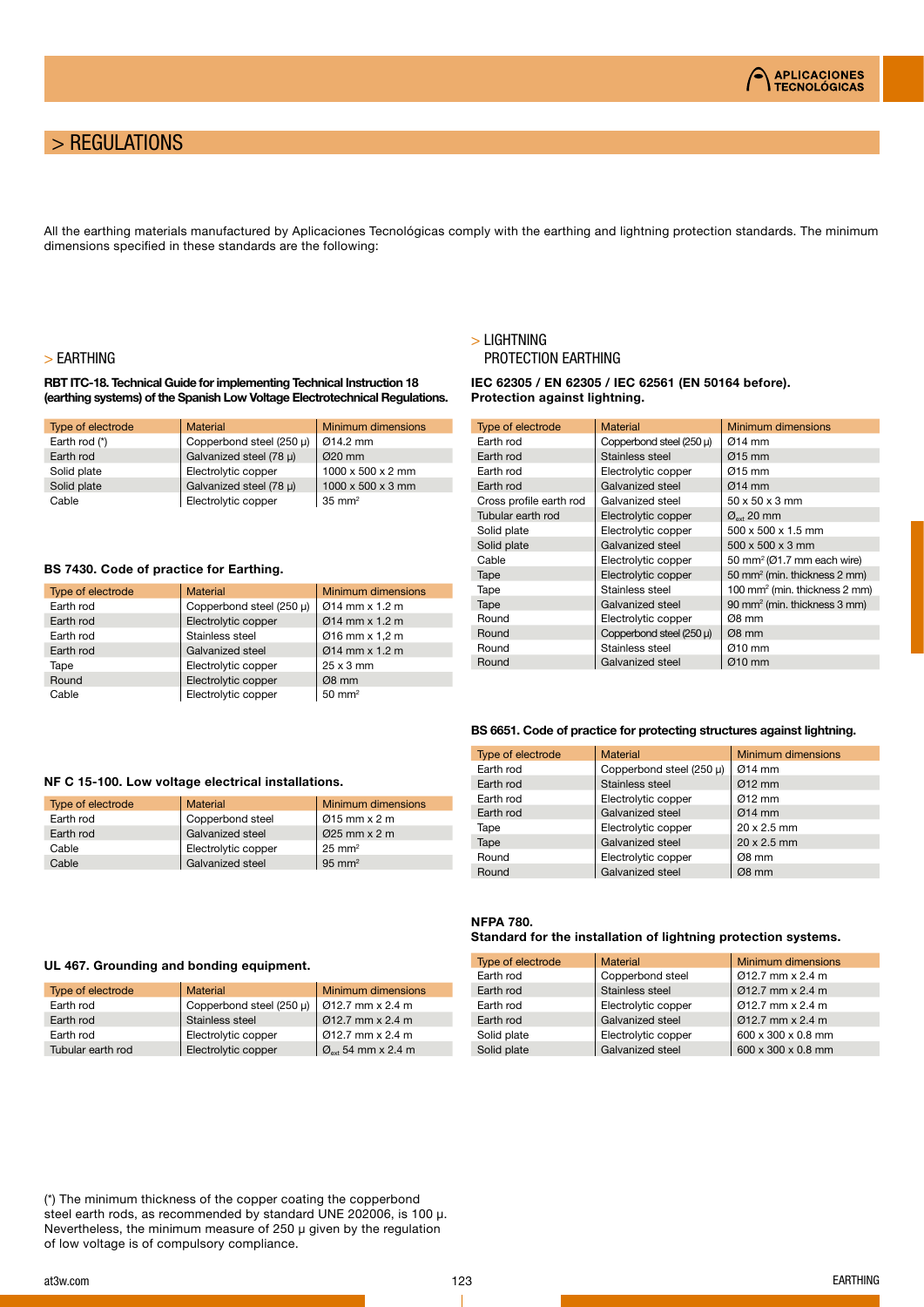

## > ENHANCED ELECTRODES FOR LOW-CONDUCTIVITY SOILS

## 133 > APLIROD® DYNAMIC ELECTRODE

A lack of free ions in the surrounding ground is detrimental to the correct performance of the earthing. Earthing systems using dynamic electrodes are based on the contribution of ions to the ground.

The system mainly consists of a copper electrode (APLIROD<sup>®</sup>) filled with a mixture of ionic compounds. The moisture condenser absorbs environmental moisture and dissipates it in the soil surrounding the electrode, adding free ions and gradually lowering the resistivity of the soil.

The effectiveness of this earth electrode is improved by placing a ground conductivity improver, such as CONDUCTIVER PLUS (AT-010L) around the electrode.

Soil resistivity and site characteristics are the main factors to be considered when determining the electrode model to use. Where the soil shows a lack of ion presence or the material that may be affected by lightning is extremely sensitive, longer electrodes, several earthing systems, or a combination of both, should be used.

The most appropriate configuration in most cases is a triangular arrangement. Vertical shapes are good to obtain low earth resistance values. L-shape models are better when you cannot make a deep excavation.

#### **INSTALLATION**

- 1. For vertical electrodes, bore a 25 x 25 cm hole x 25 cm in diameter (for the earth pit), and within this another Ø40 mm hole for the Ø28 mm electrodes or Ø75 mm for the Ø54 mm electrodes, with an approximate depth of 10 cm less than the length of the electrode. For the horizontal or L-shape electrodes, bore a trench suitable for the size of the electrode.
- 2. Remove the covers of the leach holes.
- 3. Place the electrode in the hole.
- 4. Fill the hole with the conductive compound APLIFILL supplied together with the electrode, mixing it with water outside the excavation and gradually fill it using 1 kilo of **APLIFILL** for every 4 litres of water.
- 5. Place the earth pit so that the cover remains at surface level. The electrode will hang out by approximately 10 cm over the bottom of the earth pit, leaving the breather holes uncovered.
- 6. Remove the covers of the upper breather holes.
- 7. Connect the grounding electrode to the test bonding bar.
- 8. More electrodes should be placed at regular intervals, interconnected with bare copper cable and buried at least 0.5 m deep. It is advisable to cover the conductor with APLIFILL.

APLIROD® APPLICATION



| Reference | Dimensions (mm)                                            | Shape                | <b>Includes</b>                                      | <b>Material</b> | Weight (kg) |
|-----------|------------------------------------------------------------|----------------------|------------------------------------------------------|-----------------|-------------|
| AT-024H   | Ø28 x 2000                                                 | Vertical             | AT-020F + AT-031L                                    | Copper + Salts  | 4.0         |
| AT-025H   | $\varnothing$ 28 x 2500                                    | Vertical             | AT-020F + AT-031L                                    | Copper + Salts  | 4.5         |
| AT-012H   | $\varnothing$ 54 x (1000 + 2000)                           | Horizontal (L-shape) | $AT-020F + 2 \times AT-032L$                         | Copper + Salts  | 62.5        |
| AT-030H   | $\varnothing$ 54 x (1000 + 3000)                           | Horizontal (L-shape) | $AT-020F + 2 \times AT-032L$                         | Copper + Salts  | 67.0        |
| AT-111H   | $\varnothing$ 54 x 2500 (threaded)                         | Vertical             | AT-020F + AT-032L                                    | Copper + Salts  | 35.0        |
| AT-102H   | Ø28 x 2000                                                 | Vertical             | 50 mm <sup>2</sup> welded cable + AT-031L            | Copper + Salts  | 4.0         |
| AT-103H   | Ø28 x 2500                                                 | Vertical             | 50 mm <sup>2</sup> welded cable $+$ AT-031L          | Copper + Salts  | 4.5         |
| AT-108H   | $\varnothing$ 54 x (1000 + 2000)                           | Horizontal (L-shape) | 50 mm <sup>2</sup> welded cable $+ 2 \times AT-032L$ | Copper + Salts  | 62.5        |
| AT-104H   | $\varnothing$ 54 x (1000 + 3000)                           | Horizontal (L-shape) | 50 mm <sup>2</sup> welded cable $+ 2 \times AT-032L$ | Copper + Salts  | 67.0        |
| AT-112H   | $\varnothing$ 54 x 2500 (threaded)                         | Vertical             | 50 mm <sup>2</sup> welded cable + AT-032L            | Copper + Salts  | 35.0        |
| AT-035H   | Ø220 x 190                                                 |                      | Load required for APLIROD®                           | Salts           | 5.5         |
|           | Complies with IEC 62305, IEC 62561, UNE 21186, NF C 17-102 |                      |                                                      |                 |             |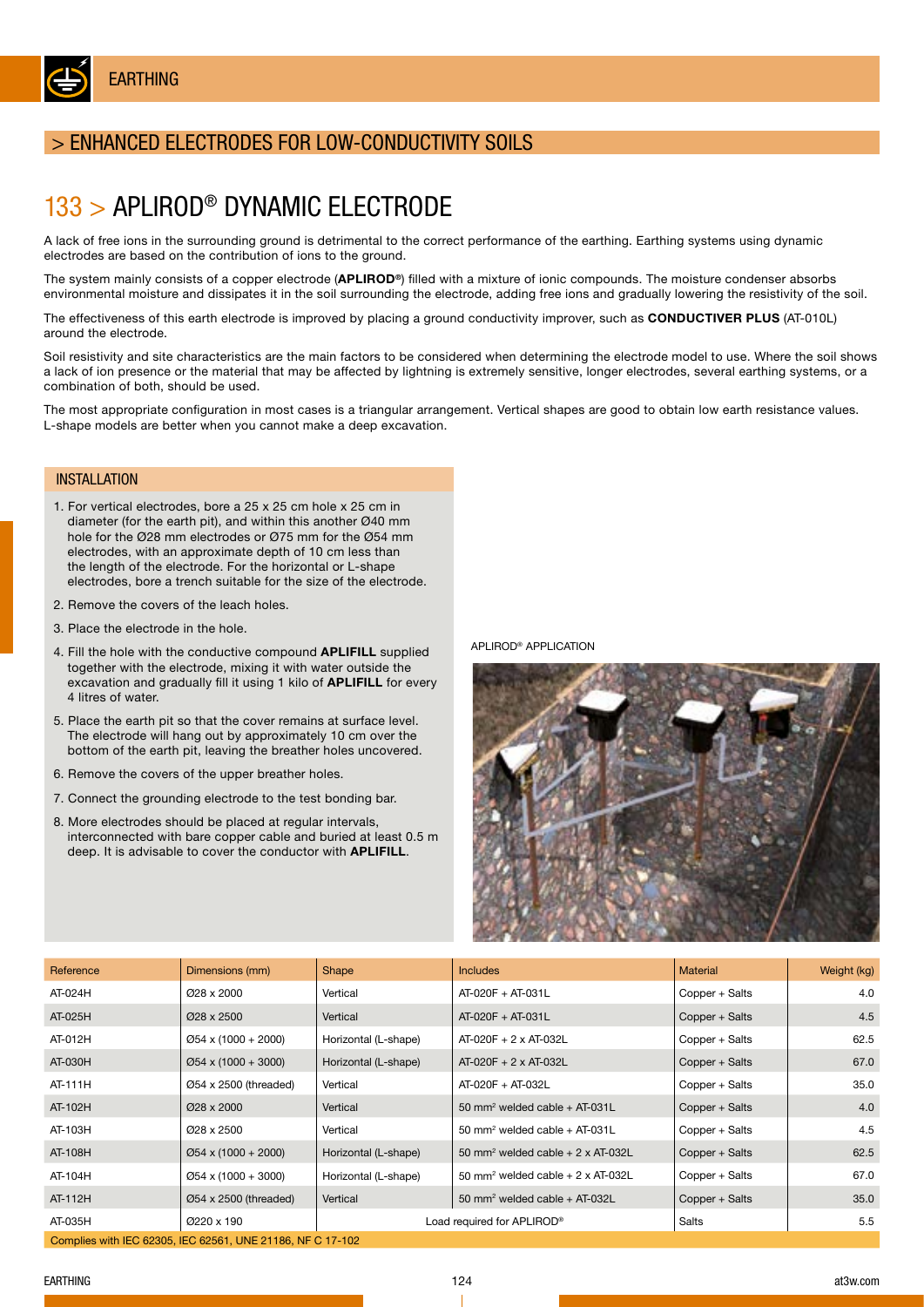## > ENHANCED ELECTRODES FOR LOW-CONDUCTIVITY SOILS

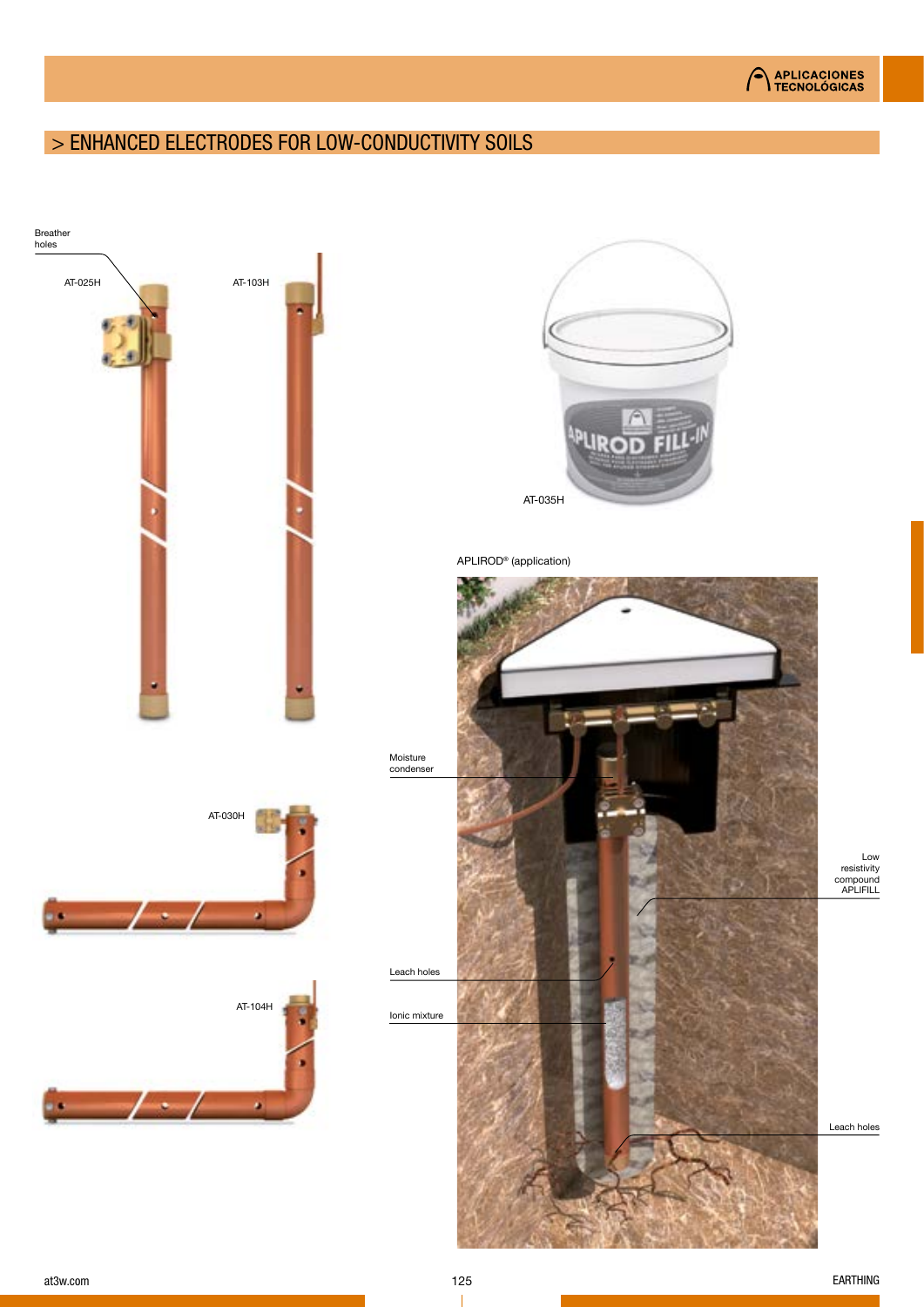

## > ENHANCED ELECTRODES FOR LOW-CONDUCTIVITY SOILS

# 134 > GRAPHITE ELECTRODE

The fact that graphite exhibits high electrical and thermal conductivity and is unassailable and inert to chemical agents (apart from oxygen at a high temperature), makes it a very suitable element for building an earth electrode. The materials used as filling (graphite powder and thin claylike powder) ensure contact between the electrode and the ground thanks to its capacity to penetrate even cracks in rocks.

| Reference | Dimensions (mm) | Shape                                                   | Includes            | Weight (kg) |
|-----------|-----------------|---------------------------------------------------------|---------------------|-------------|
| AT-070H   | Ø150 x 600      | Rigid graphite core wrapped in ground enhancing product | AT-028F             |             |
| AT-073H   | Ø50 x 1500      | Rigid graphite core                                     | $AT-028F + AT-032L$ | 35          |



**INSTALLATION** 

The reference AT-070H consists of a rigid graphite core surrounded by a layer of graphite powder and salts, which whilst helping to avoid mechanical damage during transportation and installation, also improves the conductivity of the electrode. This ensemble is placed into the perforation, which connects to the test bonding bar placed in the earth pit using Ø8-10 mm cable or 30 x 2 mm tape.

In order to optimize its duration and effectiveness, the hole should be filled with a thin clay-like powder and special graphite powder for earthing systems:

#### Ø200 mm borehole

Machinery needed:

- > Drill with Ø200 mm drill bit at least 2 m long.
- > Mixer (recommended)

#### Material:

- > 2 kg of graphite powder (AT-020L).
- > 6 kg of thin clay-like powder (AT-030L).

#### Procedure:

- 1. Make a Ø200 mm borehole with a depth of at least 2 m
- 2. Connect the necessary length of the Ø8-10 mm cable or the 30 x 2 mm tape to the electrode to be able to subsequently make the connections in the earth pit.
- 3. In an appropriate container (preferably a mixer), mix the fine clay-like powder (AT-030L) and the graphite powder (AT-020L) with 60 litres of water

Note: If a mixer or appropriate tool is not available, the borehole may be filled in batches. For example, the borehole may be filled in four stages, each time using approximately 15 litres of water, 1.5 kg of thin clay-like powder and 0.5 kg of graphite powder.

- 4. Empty the mixture into the borehole, making sure it reaches the bottom. 5. Place the electrode with the wrapping in the borehole, taking care not to
- knock it. 6. Carry out the necessary connections in the test bonding bar installed in the earth pit and close it.



APPLICATION AT-070H

#### 1.5 x 1.5 x 2 meter hole

Machinery needed:

#### > Backhoe

#### Material:

Soil

- > Two 25 kg bags of graphite powder (AT-020L)
- > Six 25 kg bags of thin clay-like powder (AT-030L)
- > Plenty of water

#### Procedure:

- 1. Using the backhoe, dig a hole 1.5 m wide and 2 m deep.
- 2. Mix two bags of thin clay-like powder (AT-030L) and enough earth to sufficiently cover approximately 30 cm of the hole. Fill the bottom of the excavation.
- 3. Connect the necessary meters of Ø8-10 mm cable or 30 x 2 mm tape to the electrode in order to be able to subsequently carry out the connections in the earth pit.
- 4. Place the electrode with the wrapping in the borehole, taking care not to knock it.
- 5. Cover with water until you reach a level of 10 cm (approximately 225 litres of water). Wait a few minutes for the water to filter and the increase in volume of the thin clay-like powder.
- 6. Continue filling the hole by mixing a bag of thin clay-like powder, half a bag of graphite powder and enough soil to fill another 30 cm in height Empty the mixture into the hole and spread evenly.
- 7. Repeat steps 5 and 6 until you have used up the thin clay-like powder and the graphite powder.
- 8. Carry out the necessary connections in the test bonding bar installed in the earth pit and close it.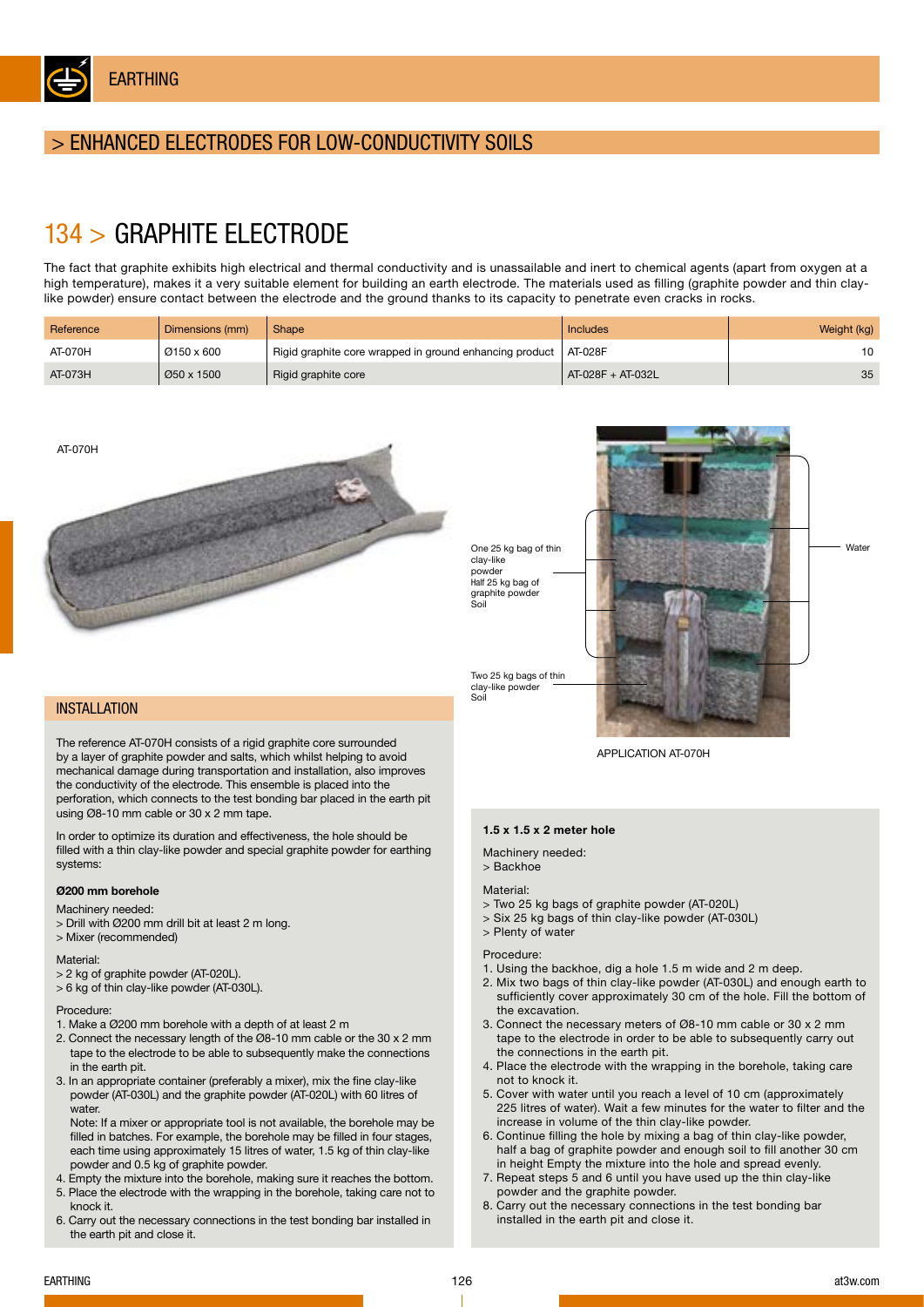## > EARTH ELECTRODES, GROUND ENHANCING PRODUCTS AND EARTH PITS

# 135 > 254 μm COPPERBOND EARTH RODS

Aplicaciones Tecnológicas, S.A. uses copperbond earth rods of a high quality which comply with even the most demanding regulations in order to achieve long-lasting earthing. All these earth rods are electrolytically coated with copper which is 254 μm thick and 99.9% pure, with a proven resistance to corrosion. This type of electrolytic coating prevents cracks or fissures, which may be caused in the outer layer of the earth rods with mechanical coating.

Numerous regulations specify that the copper coating on the copperbond earth electrodes should be at least 250 μm:

- > BS 7430: Implementation guide for earthing systems (Great Britain)
- > UL 467: Grounding and bonding equipment (United States)
- > Section 250 of National Electrical Code (NEC) (United States)
- > Technical Guide for implementing no. 18 of the Spanish Low Voltage Electrotechnical Regulations
- > IEC 62305-3 (international lightning protection standard)
- > EN 50164 (IEC 62561-2 (international standard on components of lightning protection systems)

Using the appropriate accessories, threaded copperbond earth rods enable the electrode to extend in order to obtain better earth resistances.

| Reference | Dimensions (mm) | $\emptyset$ minimum (mm) | Shape                                                                                            | Weight (kg) |
|-----------|-----------------|--------------------------|--------------------------------------------------------------------------------------------------|-------------|
| AT-076H   | Ø16 x 1200      | 14.23                    | Two 5/8" threads                                                                                 | 1.50        |
| AT-077H   | Ø16 x 1500      | 14.23                    | Two 5/8" threads                                                                                 | 1.90        |
| AT-078H   | Ø16 x 1800      | 14.23                    | Two 5/8" threads                                                                                 | 2.28        |
| AT-041H   | Ø16 x 2000      | 14.23                    | Two 5/8" threads                                                                                 | 2.53        |
| AT-016H   | Ø16 x 2400      | 14.23                    | Two 5/8" threads                                                                                 | 3.00        |
| AT-098H   | Ø16 x 3000      | 14.23                    | Two 5/8" threads                                                                                 | 3.80        |
| AT-069H   | Ø14,23 x 1200   | 14.23                    | No thread                                                                                        | 1.50        |
| AT-071H   | Ø14.23 x 1500   | 14.23                    | No thread                                                                                        | 1.90        |
| AT-053H   | Ø14,23 x 1800   | 14.23                    | No thread                                                                                        | 2.28        |
| AT-072H   | Ø14,23 x 2000   | 14.23                    | No thread                                                                                        | 2.53        |
| AT-026H   | Ø14,23 x 2400   | 14.23                    | No thread                                                                                        | 3.00        |
| AT-043H   | Ø14,23 x 3000   | 14.23                    | No thread                                                                                        | 3.80        |
| AT-086H   | Ø19 x 1200      | 17.28                    | Two 3/4" threads                                                                                 | 2.15        |
| AT-087H   | Ø19 x 1500      | 17.28                    | Two 3/4" threads                                                                                 | 2.75        |
| AT-017H   | Ø19 x 1800      | 17.28                    | Two 3/4" threads                                                                                 | 3.27        |
| AT-042H   | Ø19 x 2000      | 17.28                    | Two 3/4" threads                                                                                 | 3.62        |
| AT-018H   | Ø19 x 2400      | 17.28                    | Two 3/4" threads                                                                                 | 4.35        |
| AT-019H   | Ø19 x 3000      | 17.28                    | Two 3/4" threads                                                                                 | 5.44        |
| AT-079H   | Ø17,28 x 1200   | 17.28                    | No thread                                                                                        | 2.15        |
| AT-081H   | Ø17,28 x 1500   | 17.28                    | No thread                                                                                        | 2.75        |
| AT-027H   | Ø17,28 x 1800   | 17.28                    | No thread                                                                                        | 3.27        |
| AT-082H   | Ø17,28 x 2000   | 17.28                    | No thread                                                                                        | 3.62        |
| AT-028H   | Ø17,28 x 2400   | 17.28                    | No thread                                                                                        | 4.35        |
| AT-029H   | Ø17,28 x 3000   | 17.28                    | No thread                                                                                        | 5.44        |
|           |                 |                          | Complies with BS 7430, UL 467, IEC 62305, EN 50164 (IEC 62561), NFPA 780, UNE 21186, NF C 17-102 |             |

Other copper thickness also available. Please contact us.

#### > ACCESSORIES FOR COPPERBOND EARTH RODS

| Reference | <b>Denomination</b>                            | $Dim.$ (mm) | <b>Material</b> | Weight(g) |
|-----------|------------------------------------------------|-------------|-----------------|-----------|
| AT-002K   | 5/8" threaded coupling (Ø16 mm)                | Ø19 x 70    | Gunmetal        | 124       |
| AT-003K   | 5/8" threaded driving stud (Ø16 mm)            | 54 x 22     | Stainless steel | 60        |
| $AT-004K$ | Threaded clamp 3/4" (Ø19 mm)                   | $Q$ 24 x 70 | Gunmetal        | 192       |
| AT-005K   | Threaded driving stud 3/4" (Ø19 mm)            | 54 x 25     | Stainless steel | 130       |
|           | Complies with EN 50164 (IEC 62562), BS EN 1982 |             |                 |           |

#### **INSTALLATION**

The electrodes should be placed at a depth of at least 50 cm.

It is preferable to use several conductors conveniently spread out rather than one very long conductor. In the case of an earthing system made up of various interconnected electrodes, it is recommended that:

- > The buried earth rods must be placed in a triangle or line and spaced out at a distance of at least that of their buried depth.
- > The buried earth rods are connected by an identical or compatible conductor to the one used for the downconductor.
- > The conductor joining the earth rod should be buried at a depth of at least 50 cm.
- > Apply the ground enhancing product CONDUCTIVER PLUS (AT-010L) to the buried electrodes in order to obtain a lower earth resistance.



APPLICATION AT-041H

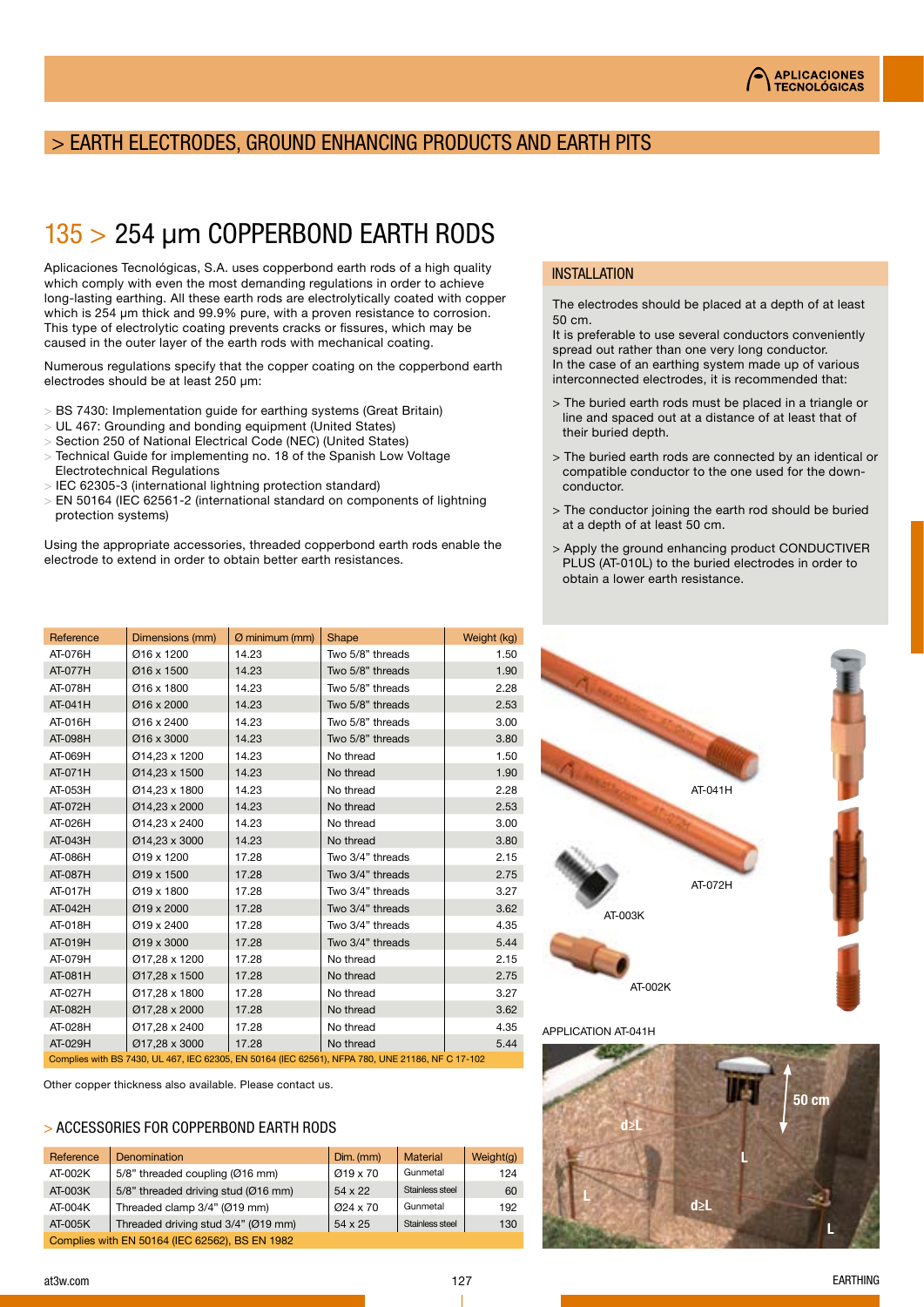

## > EARTH ELECTRODES, GROUND ENHANCING PRODUCTS AND EARTH PITS

## 136 > SOLID COPPER EARTH RODS



Solid copper rods enable long-lasting earthing in ground with high corrosion levels. Threaded electrodes with the correct accessories enable the length to be increased, thus achieving a better earth resistance.

| Reference                                                                                        | Dimensions (mm) | Shape                           | Weight (kg) |  |
|--------------------------------------------------------------------------------------------------|-----------------|---------------------------------|-------------|--|
| AT-031H                                                                                          | Ø15 x 1200      | M10 internal thread             | 1.63        |  |
| AT-036H                                                                                          | Ø20 x 1200      | M <sub>16</sub> internal thread | 3.35        |  |
| Complies with BS 7430, UL 467, IEC 62305, EN 50164 (IEC 62561), NFPA 780, UNE 21186, NF C 17-102 |                 |                                 |             |  |

APPLICATION AT-031H

## 137 > STAINLESS STEEL EARTH RODS



Stainless steel earth rods enable long-lasting earthing in ground with high corrosion levels. Threaded electrodes with the correct accessories enable the length to be increased, thus achieving a better earth resistance.

| Reference                                                                                        | Dimensions (mm) | Shape                           | Weight (kg) |  |
|--------------------------------------------------------------------------------------------------|-----------------|---------------------------------|-------------|--|
| AT-000H                                                                                          | Ø10 x 1500      | No thread                       | 1.50        |  |
| AT-099H                                                                                          | Ø16 x 1000      | No thread                       | 1.60        |  |
| AT-100H                                                                                          | Ø16 x 1500      | No thread                       | 2.20        |  |
| AT-080H                                                                                          | Ø16 x 2000      | No thread                       | 3.33        |  |
| AT-038H                                                                                          | Ø20 x 1500      | Extendible type Z               | 3.75        |  |
| AT-037H                                                                                          | $Q$ 16 x 1200   | M <sub>10</sub> internal thread | 1.65        |  |
| Complies with BS 7430, UL 467, IEC 62305, EN 50164 (IEC 62561), NFPA 780, UNE 21186, NF C 17-102 |                 |                                 |             |  |





## 138 > ACCESSORIES FOR SOLID COPPER AND STAINLESS STEEL EARTH RODS



| Reference                                                  | <b>Denomination</b>            | Dimensions (mm)       | Material        | Weight (g) |
|------------------------------------------------------------|--------------------------------|-----------------------|-----------------|------------|
| AT-006K                                                    | 15/16 mm driving stud          | $Ø14 \times 39$       | Stainless steel | 40         |
| AT-007K                                                    | 15/16 mm spike                 | $Ø14 \times 42$       | Stainless steel | 40         |
| AT-008K                                                    | M <sub>10</sub> Coupling dowel | $Ø10 \times 40$       | Stainless steel | 20         |
| AT-086K                                                    | M <sub>16</sub> Coupling dowel | $\varnothing$ 15 x 40 | Stainless steel | 40         |
| AT-009K                                                    | 20 mm driving stud             | $Q$ 19 x 42           | Stainless steel | 60         |
| AT-042K                                                    | 20 mm spike                    | $\varnothing$ 19 x 55 | Stainless steel | 80         |
| AT-067K                                                    | Z and S type driving studs     | $\varnothing$ 19 x 42 | Stainless steel | 60         |
| Complies with IEC 62305, IEC 62561, UNE 21186, NF C 17-102 |                                |                       |                 |            |

EARTHING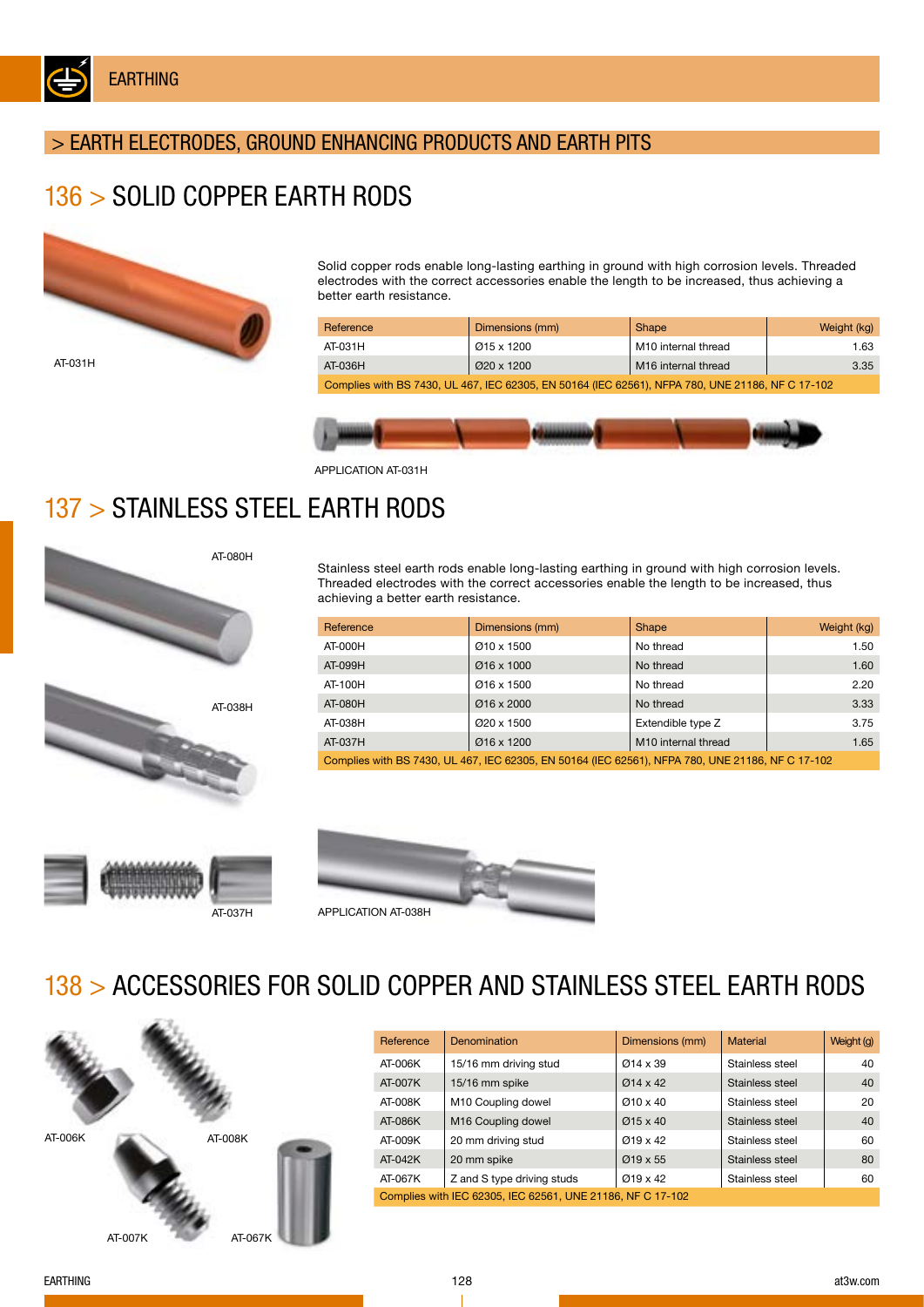AT-045H

AT-046H

AT-095H

## > EARTH ELECTRODES, GROUND ENHANCING PRODUCTS AND EARTH PITS

## 139 > GALVANIZED STEEL EARTH RODS

Galvanized steel earth rods are a good option to obtain a good earth resistance in unaggressive ground. There are extendible models to reach longer lengths and achieve better earth resistances.

| Dimensions (mm)                     | Shape             | Weight (kg) |
|-------------------------------------|-------------------|-------------|
| $Ø16 \times 1000$                   | No thread         | 1.65        |
| Ø16 x 1500                          | No thread         | 2.53        |
| Ø16 x 2000                          | No thread         | 3.42        |
| Ø20 x 1500                          | Extendible type Z | 3.71        |
| Ø20 x 1500                          | Extendible type S | 3.71        |
| Ø25 x 1500                          | Extendible type Z | 5.62        |
| Ø25 x 1500                          | Extendible type S | 5.62        |
| $1000 \times 50 \times 50 \times 5$ | X-shape profile   | 3.90        |
| $1500 \times 50 \times 50 \times 5$ | X-shape profile   | 5.85        |
| $2000 \times 50 \times 50 \times 5$ | X-shape profile   | 7.81        |
| $2500 \times 50 \times 50 \times 5$ | X-shape profile   | 9.75        |
| $3000 \times 50 \times 50 \times 5$ | X-shape profile   | 11.75       |
|                                     |                   |             |

Complies with IEC 62305, IEC 62561, UNE 21186, NF C 17-102



APPLICATION AT-003H



#### > ACCESSORIES FOR GALVANIZED STEEL EARTH RODS

| Reference                                                  | Denomination                     | Dimensions (mm)       | <b>Material</b>  | Weight (g) |
|------------------------------------------------------------|----------------------------------|-----------------------|------------------|------------|
| AT-037K                                                    | Impact tip for Ø20 mm earth rods | $Q$ 20 x 40           | Galvanized steel | 50         |
| AT-038K                                                    | Impact tip for Ø25 mm earth rods | $\varnothing$ 25 x 45 | Galvanized steel | 70         |
| AT-067K                                                    | Z and S type driving studs       | $\varnothing$ 19 x 42 | Stainless steel  | 60         |
| Complies with IEC 62305, IEC 62561, UNE 21186, NF C 17-102 |                                  |                       |                  |            |



# 140 > GOOSE FOOT

The goose foot is a configuration recommended by lightning protection standards UNE 21186 and NF C 17-102 in order to obtain low inductance in the earthing system. It consists of 30 x 2 mm tin-plated copper tape.

#### INSTALLATION

- > Make trenches at least half a meter deep.
- > Extend the tape and cut the lengths required.
- > Unscrew the clamp and insert the stretches of tape as indicated in the drawing at a 45º angle.
- > Attach the clamp screws.

| Reference                                                  | Dimensions (mm)                    | <b>Material</b>        | Weight (kg) |  |
|------------------------------------------------------------|------------------------------------|------------------------|-------------|--|
| AT-000K                                                    | $30 \times 2$ mm $(4 m + 3 x 7 m)$ | Tin-plated copper tape |             |  |
| AT-001K                                                    | $30 \times 2$ mm $(1 m + 3 x 3 m)$ | Tin-plated copper tape |             |  |
| Complies with IEC 62305, IEC 62561, UNE 21186, NF C 17-102 |                                    |                        |             |  |

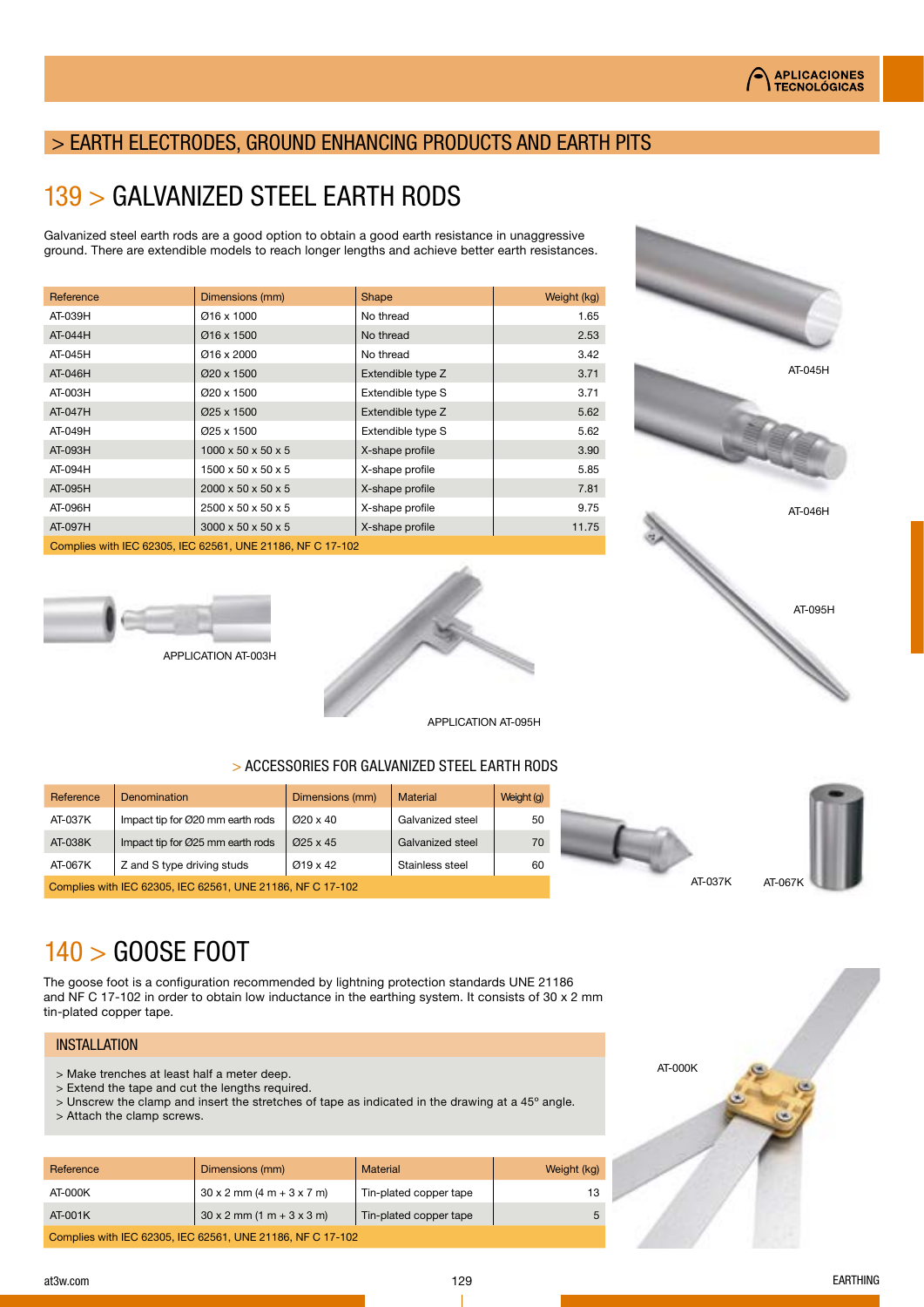EARTHING

## > EARTH ELECTRODES, GROUND ENHANCING PRODUCTS AND EARTH PITS

# 141 > EARTH PLATES



The use of earth plates as electrodes significantly reduces the resistance of earthing in stony grounds, as it increases the area of contact between the electrode and the ground.

The references AT-116H and AT-122H comply with the minimum dimensions recommended in the Technical Guide for implementing no. 18 of the Spanish Low Voltage Electrotechnical Regulations of 2002.

| Reference                                                  | Dimensions (mm)            | <b>Includes</b> | <b>Material</b>  | Weight (kg)    |  |
|------------------------------------------------------------|----------------------------|-----------------|------------------|----------------|--|
| AT-050J                                                    | $500 \times 500 \times 2$  | AT-020F         | Copper           | $\overline{4}$ |  |
| AT-116H                                                    | 1000 x 500 x 2             | AT-020F         | Copper           | 8              |  |
| AT-117H                                                    | 600 x 600 x 1.5            | AT-020F         | Copper           | 5              |  |
| AT-118H                                                    | 600 x 600 x 3              | AT-020F         | Copper           | 10             |  |
| AT-119H                                                    | 900 x 900 x 1.5            | AT-020F         | Copper           | 11             |  |
| AT-120H                                                    | $900 \times 900 \times 3$  | AT-020F         | Copper           | 22             |  |
| AT-121H                                                    | 500 x 500 x 3              | AT-046C         | Galvanized steel | $\overline{4}$ |  |
| AT-122H                                                    | $1000 \times 500 \times 3$ | AT-046C         | Galvanized steel | 8              |  |
| Complies with IEC 62305, IEC 62561, UNE 21186, NF C 17-102 |                            |                 |                  |                |  |

# 142 > COPPER LATTICES AND GRIDS

Mesh earthing systems are a more cost-effective option than earth plates and still work well in stony ground, reducing the step or contact voltages that may occur. AT-070J is recommended to avoid step voltages in public buildings with low resistivity soil.



| Reference                                                  | Dimensions (mm)             | Grille             | Weight (kg) |  |
|------------------------------------------------------------|-----------------------------|--------------------|-------------|--|
| AT-128H                                                    | $1000 \times 1000 \times 2$ | $115 \times 55$ mm | 3.0         |  |
| AT-123H                                                    | $2000 \times 1000 \times 2$ | $115 \times 55$ mm | 4.0         |  |
| AT-070J                                                    | $3000 \times 1000 \times 2$ | $115 \times 55$ mm | 5.0         |  |
| AT-126H                                                    | 600 x 600 x 3               | 120 x 120 mm       | 4.0         |  |
| AT-125H                                                    | $900 \times 900 \times 3$   | 190 x 190 mm       | 7.3         |  |
| Complies with IEC 62305, IEC 62561, UNE 21186, NF C 17-102 |                             |                    |             |  |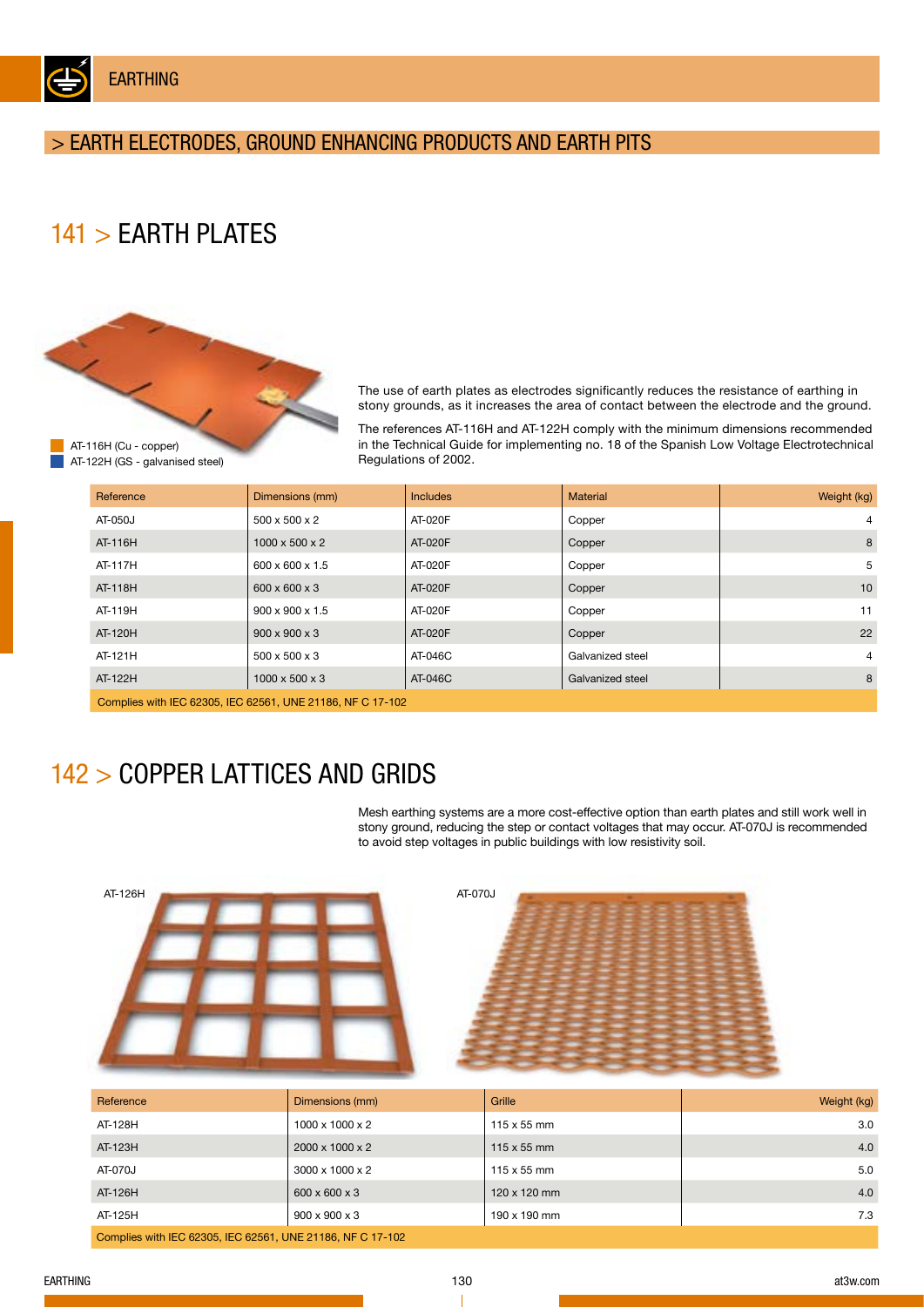## > EARTH ELECTRODES, GROUND ENHANCING PRODUCTS AND EARTH PITS

# 143 > JOINT PROTECTION

Strips to protect buried connections from corrosion.

| Reference                                                  | <b>Dimensions</b>          | Material                      | Weight (g) |
|------------------------------------------------------------|----------------------------|-------------------------------|------------|
| AT-000J                                                    | $20$ mm $\times$ 10 m roll | Self-vulcanizing strip        | 180        |
| AT-010J                                                    | 50 mm x 10 m roll          | Denso tape (Bituminous strip) | 610        |
| Complies with IEC 62305, IEC 62561, UNE 21186, NF C 17-102 |                            |                               |            |



# 144 > EARTH PITS

Aplicaciones Tecnológicas earth pits cover all industrial and commercial applications as they are available in 3 materials: polypropylene, concrete and cast iron.

AT-010H can withstand 5,000 kg loads. The main advantage of this earth pit is:

- > Designed to facilitate handling and storage.
- > Good resistance to chemical substances.
- > Resistant to UV rays.
- > Attached using two individual screws









AT-012K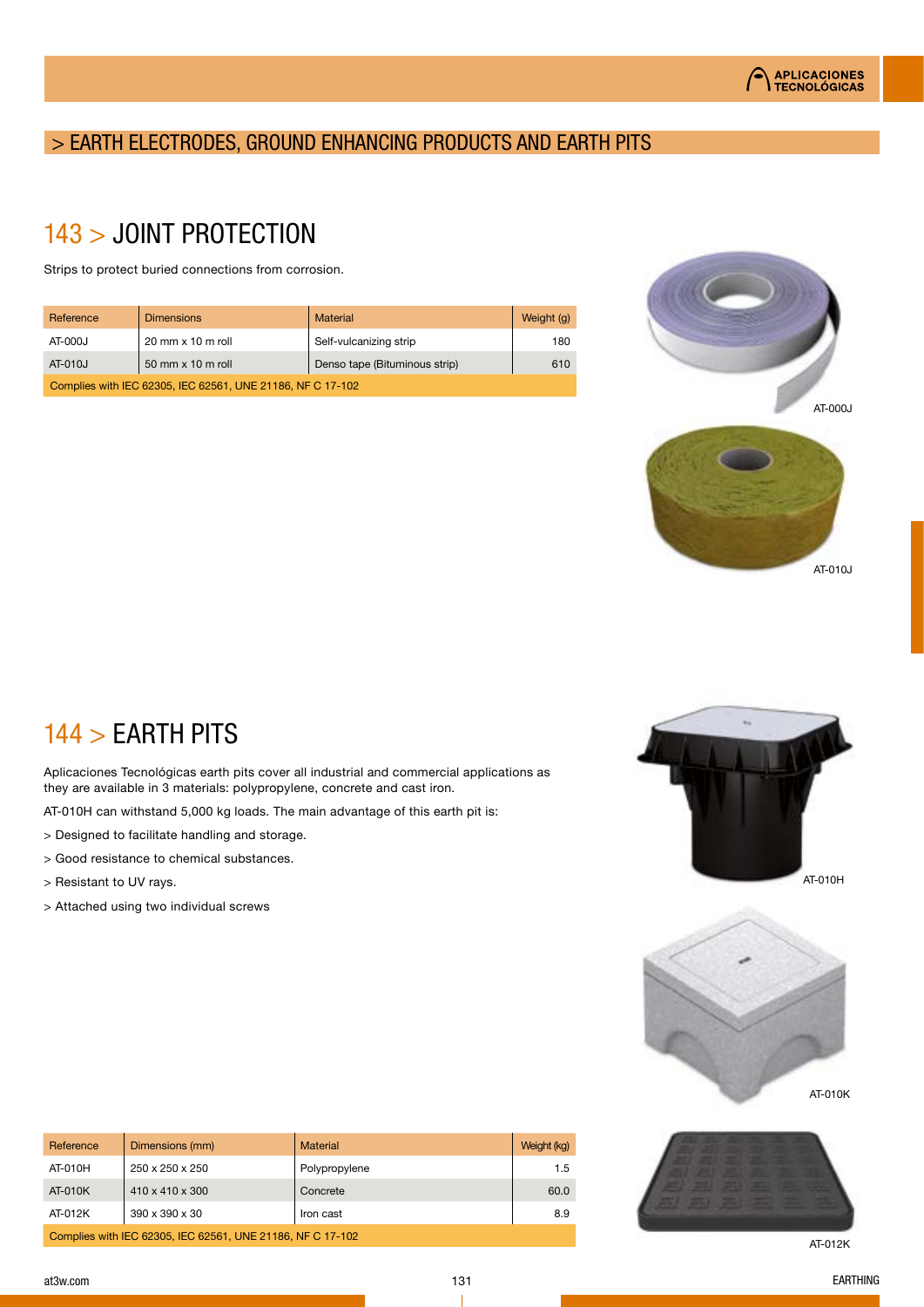

EARTHING

## > EARTH ELECTRODES, GROUND ENHANCING PRODUCTS AND EARTH PITS

## 145 > CONDUCTIVER PLUS



CONDUCTIVER PLUS is a ground enhancing gel with low solubility which is, nonetheless, very hygroscopic. It is made of an electrolyte base, which contributes to the conductivity of the mixture.

The conductivity of the ground is almost exclusively of an electrolytic nature due to the salts dispersed in the water which impregnate it and concentrate on the surface due to adhesion of the sand grains and clay in the ground.

It is therefore possible to increase the conductivity of the ground, improving its absorption power, water retention and increasing its concentration of soluble salts.

It would be very easy to achieve this effect using a simple method, impregnating the ground with any electrolyte, such as common salt (NaCl) or sodium carbonate (Na<sub>2</sub>CO<sub>3</sub>). However, the high solubility of these salts, as well as their low absorption in the ground mean that they are quickly swept away by the infiltration waters and, as a result, their effect is very short term. Another inconvenience of common salts is their corrosive effect on the earthing electrodes.

The components of the CONDUCTIVER PLUS gel have been selected according to their solubility, in order to obtain a low soluble product from the soluble components, which will provide us with a long-lasting conductive material deposit. The main advantage of this product is that a gel is formed below the soil near the electrode.

#### EMPLOYMENT MODE

- 1. The ground can be dry. No previous preparation is necessary.
- 2. Prepare a solution of the yellow product in 5 litres of water using the measuring container.
- 3. Pour the first solution into the ground and add another 5 litres of water.
- 4. Let the product completely disappear into the ground.
- 5. Clean the container of any residue before continuing with the next product.
- 6. Prepare a second solution with the white product and 5 litres of water. Pour this mixture evenly onto the ground. Add another 5 litres of water. Leave to filter until complete absorption.
- 7. Once the second product has filtered, the earth resistance measurement can then be taken.

In summary, the CONDUCTIVER PLUS is characterised by:

- > Its capacity to create partially ionized electrolytes, with a high charge and capacity to retain water and form gels.
- > Remaining in the ground for a long time, thanks to the formation of bonds with the particles.
- > Increasing the conductivity of the ground for one year (considering rainfall of 700 litres/m2).
- > Not causing corrosion of the earth electrodes.
- > Being totally ecological.

| Reference                                                  | Denomination     | Description                                                      | Weight (kg) |  |
|------------------------------------------------------------|------------------|------------------------------------------------------------------|-------------|--|
| AT-010L                                                    | CONDUCTIVER PLUS | Non-corrosive and ecological gel that improves soil conductivity | 4.5         |  |
| Complies with IEC 62305, IEC 62561, UNE 21186, NF C 17-102 |                  |                                                                  |             |  |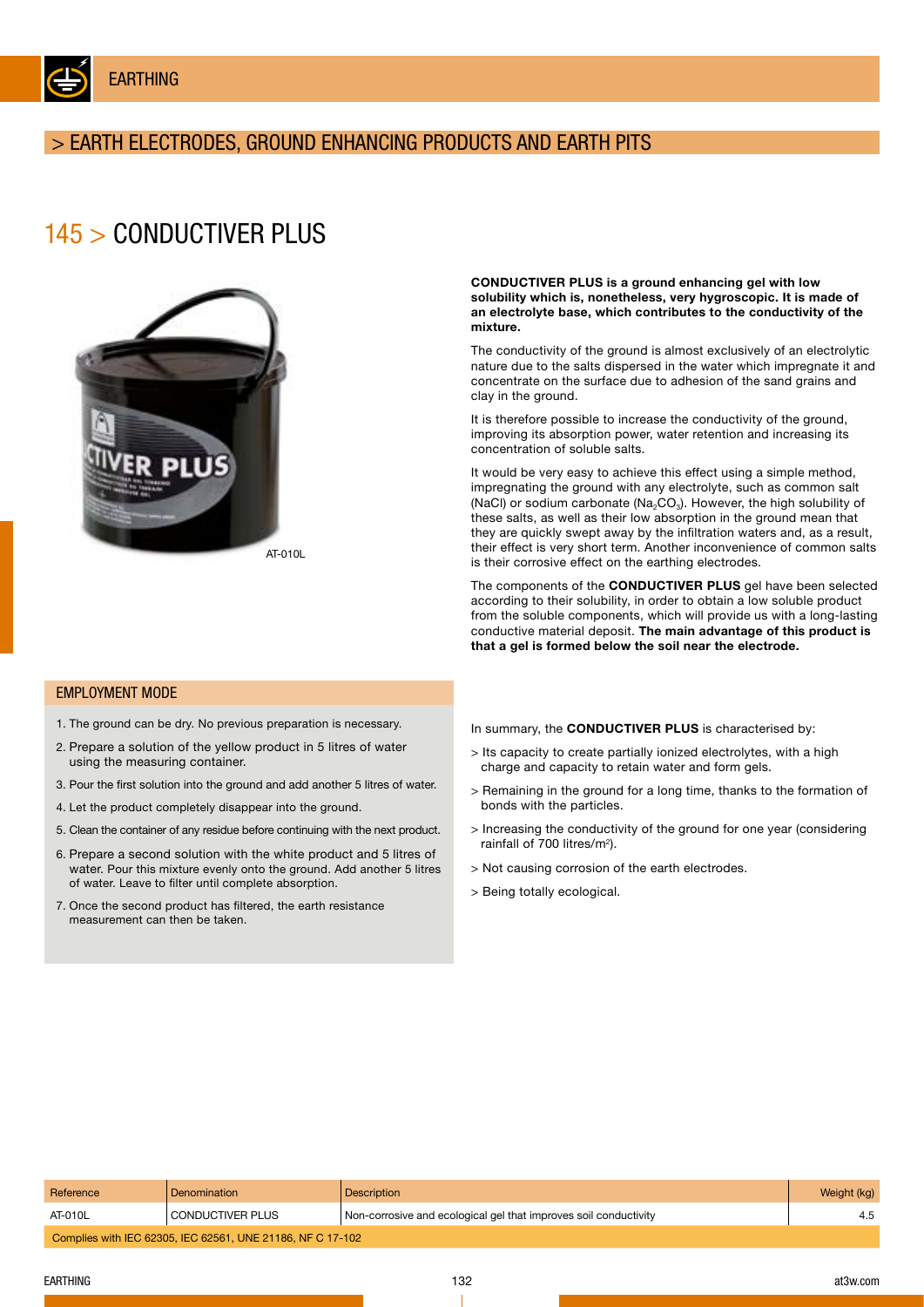#### **APLICACIONES TECNOLÓGICAS**

## > EARTH ELECTRODES, GROUND ENHANCING PRODUCTS AND EARTH PITS

## 146 > APLICEM

In high resistivity soils it is necessary to use a specific material to obtain a suitable grounding resistance.

APLICEM ground enhancing cement improves grounding effectiveness around any type of earthing rod.

This product is very useful in industries that require a low grounding resistance such as computer installations, radio frequency facilities and substations etc.

APLICEM increases the conductive surface of the earth electrode, reducing the earthing resistance of the loose electrode.

Additionally, resistance remains stable regardless of soil moisture

Therefore, costs are reduced as it requires fewer boreholes for appropriate resistance.

Moreover, as it is an inert material, it prevents any corrosion forming on the electrode.



#### INSTALLATION

APLICEM ground enhancing cement is supplied in 11.5 kg bags, and is to be mixed with 5 litres of water. The bag contains two parts: the conductive mixture and the cement.

It is installed as filling or resistance improver with two applications:

1. Vertical boreholes: for filling the ground around the electrode, increasing its size and thus reducing the earthing resistance.

- > Make the borehole with the required dimensions.
- $>$  Mix the cement included in the **APLICEM** conductive mixture bag with water.
- > Pour water into the ground to moisten the soil and insert the electrode.
- > Fill the rest of the hole with APLICEM, stirring the electrode to ensure even coverage.

2. Trenches: for filling the ground around the conductor in order to prevent the corrosion of the conductor and preserve the obtained resistance.

- > Dig the trench with the dimensions that are required
- $>$  Mix the cement included in the **APLICEM** conductive mixture bag with water.
- > Cover the bottom of the trench with **APLICEM** until achieving a thickness of at least 5 cm.
- > Place the conductor on the **APLICEM** layer.
- > Cover the conductor with **APLICEM** until achieving a thickness of at least 5 cm.
- > Let the mixture harden before filling the rest of the trench.

| Meters of trench for each <b>APLICEM</b> bag: |                                     |                   |                   |                   |  |
|-----------------------------------------------|-------------------------------------|-------------------|-------------------|-------------------|--|
| <b>Trench</b>                                 | <b>APLICEM</b> total thickness (cm) |                   |                   |                   |  |
| Width                                         | 2.5                                 | 5                 | 7.5               | 10                |  |
| $10 \text{ cm}$                               | 4.30 m                              | 2.10 <sub>m</sub> | 1.40 <sub>m</sub> | 1.00 <sub>m</sub> |  |
| $15 \text{ cm}$                               | 2.80 <sub>m</sub>                   | 1.40 m            | 0.90 <sub>m</sub> | 0.70 <sub>m</sub> |  |
| $20 \text{ cm}$                               | 2.10 <sub>m</sub>                   | 1.00 <sub>m</sub> | 0.70 <sub>m</sub> | 0.60 <sub>m</sub> |  |
| $25 \text{ cm}$                               | 1.70 <sub>m</sub>                   | 0.80 <sub>m</sub> | 0.60 <sub>m</sub> | 0.40 m            |  |
| 30 cm                                         | 1.40 m                              | 0.70 <sub>m</sub> | 0.50 <sub>m</sub> | 0.35 <sub>m</sub> |  |

APLICEM allows rapid and versatile installation, maintains a constant volume. It does not filter through the ground, therefore its resistivity values remain constant. It is not corrosive for the conductor, reduces installation and maintenance costs and is easily stored for long periods.

| Reference                                                  | Denomination   | <b>Description</b>                                            | Weight (kg) |  |
|------------------------------------------------------------|----------------|---------------------------------------------------------------|-------------|--|
| AT-034L                                                    | <b>APLICEM</b> | Ground enhancing cement for improving grounding effectiveness |             |  |
| Complies with IEC 62305, IEC 62561, UNE 21186, NF C 17-102 |                |                                                               |             |  |

## Øhole **Depth**  $1.5\,\text{m}$  2 m 2.5 m 3 m 4 m 5 m 6 m 7.5 cm | 2 | 2 | 2 | 2 | 4 | 4 | 4 10.0 cm | 2 | 3 | 3 | 3 | 6 | 7 | 7 12.5 cm | 3 | 4 | 4 | 5 | 9 | 10 | 10 15.0 cm | 5 | 5 | 6 | 7 | 13 | 14 | 15  $17.5 \text{ cm}$  6 7 8 9 17 19 20

20.0 cm | 8 | 9 | 11 | 12 | 22 | 25 | 26 22.5 cm | 10 | 12 | 13 | 15 | 28 | 31 | 32 25.0 cm | 12 | 14 | 16 | 18 | 34 | 38 | 40

Number of APLICEM bags for backfilling around earth rods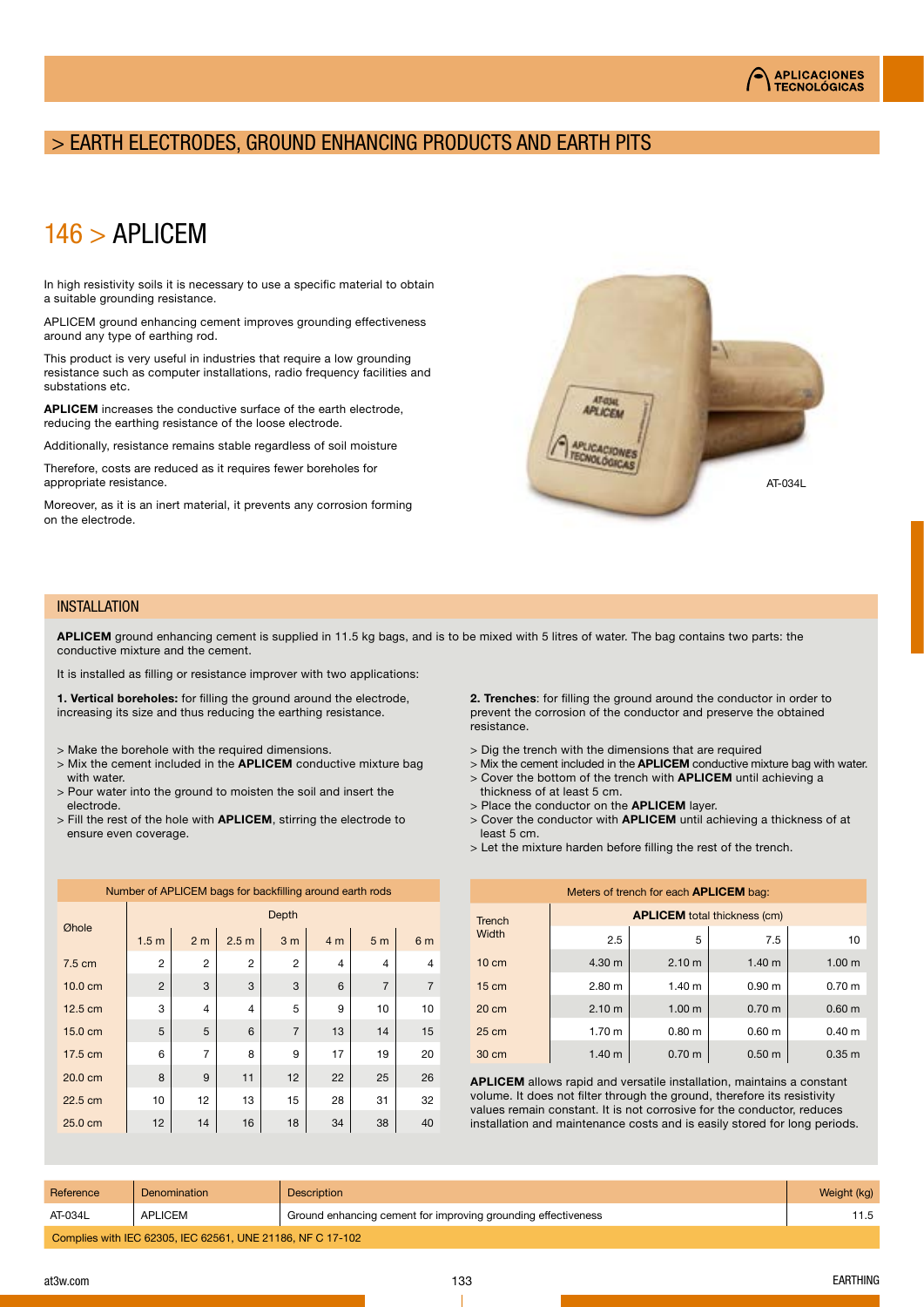

## > EARTH ELECTRODES, GROUND ENHANCING PRODUCTS AND EARTH PITS

## 147 > APLIFILL AND OTHER GROUND ENHANCING PRODUCTS

APLIFILL is a highly hygroscopic compound, and therefore retains the moisture around the electrode if we use it to fill the excavation made for soil replacement.



| Reference                                                  | Denomination          | <b>Description</b>                                           | Weight (kg) |  |
|------------------------------------------------------------|-----------------------|--------------------------------------------------------------|-------------|--|
| AT-020L                                                    | Graphite powder       | Backfill specifically for earthing systems                   | 25          |  |
| AT-030L                                                    | Thin clay-like powder | Backfill specifically for earthing systems                   | 25          |  |
| AT-031L                                                    | <b>APLIFILL</b>       | Compound that reduces soil resistivity by retaining moisture |             |  |
| AT-032L                                                    | <b>APLIFILL</b>       | Compound that reduces soil resistivity by retaining moisture | 25          |  |
| AT-0205L                                                   | Graphite powder       | Backfill specifically for earthing systems                   | 5           |  |
| AT-0305L                                                   | Thin clay-like powder | Backfill specifically for earthing systems                   | 5           |  |
| Complies with IEC 62305, IEC 62561, UNE 21186, NF C 17-102 |                       |                                                              |             |  |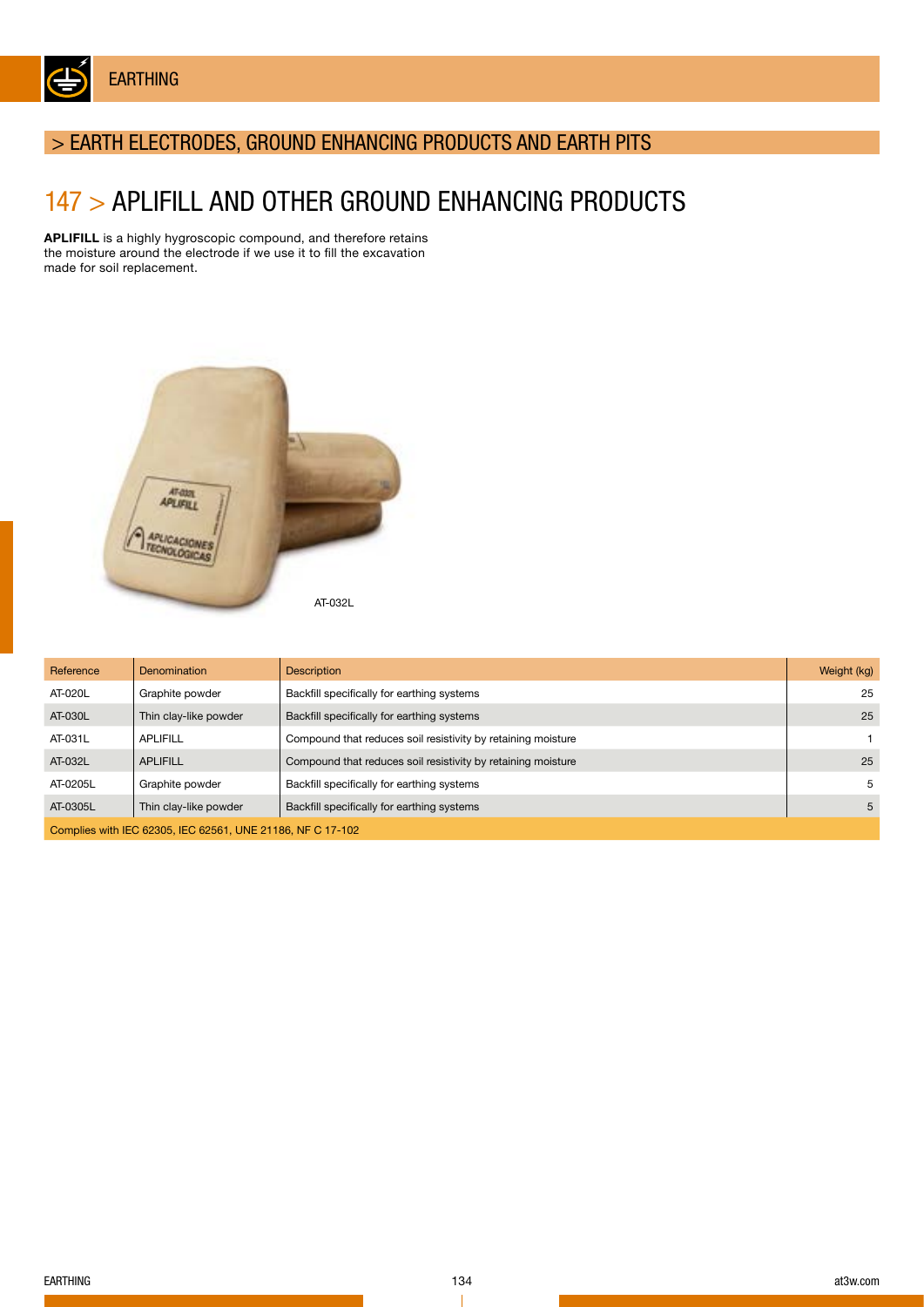

AT-051F

## > EQUIPOTENTIAL BONDING

## 148 > BONDING BARS FOR EARTH PITS



AT-020H and AT-021J enable the down-conductor of the lightning protection system to disconnect from the earth electrode in order to correctly measure the earth resistance. They are ready to be fixed to the AT-010H earth pit. Up to 4 copper cables or round bars and 3 tapes can be connected.

AT-051F enables up to 7 copper cables or round bars to be connected. The isolators at the end of the bar are separated by 264 mm and have a M10 thread.

AT-006J enables up to 5 conductors to be connected by table 151 terminals. This equipotential bar can be attached to the AT-010K earth pit (Table 144).





the first first first first

APPLICATION AT-020H APPLICATION AT-006J

|           |                           | Conductor dimension range                               |                                                                |                 |             |
|-----------|---------------------------|---------------------------------------------------------|----------------------------------------------------------------|-----------------|-------------|
| Reference | Dimensions (mm)           | Round                                                   | Tape                                                           | <b>Material</b> | Weight (kg) |
| AT-020H   | 235 x 40 x 25             | $4 \times (008 - 10 \text{ mm}) (50 - 70 \text{ mm}^2)$ | $3 \times (30 \times 2 \text{ mm} - 30 \times 3.5 \text{ mm})$ | Naval brass     | 0.50        |
| AT-021J   | 235 x 40 x 25             | $4 \times (008 - 10 \text{ mm}) (50 - 70 \text{ mm}^2)$ | $3 \times (30 \times 2 \text{ mm} - 30 \times 3.5 \text{ mm})$ | Stainless steel | 0.50        |
| AT-051F   | $325 \times 70 \times 6$  | $7 \times (008 - 10 \text{ mm}) (50 - 70 \text{ mm}^2)$ |                                                                | Copper          | 1.50        |
| AT-006J   | $300 \times 64 \times 53$ | 5 M <sub>10</sub> screws                                |                                                                | Copper          | 1.11        |

IEC 62305, IEC 62561, UNE 21186, NF C 17-102

# 149 > EQUIPOTENTIAL BONDING BAR

Equipotential bar enabling several conductors to be connected to each other (cable, tape, round bar). The attachment holes at the end of the bar are separated by 164 x 35 mm and have a diameter of 8.5 mm.



APPLICATION AT-050F



|                       |                 | Conductor dimension range                                            |                         |                                 |            |
|-----------------------|-----------------|----------------------------------------------------------------------|-------------------------|---------------------------------|------------|
| Reference             | Dimensions (mm) | Round                                                                | <b>Tape</b>             | <b>Material</b>                 | Weight (g) |
| AT-050F               | 190 x 52 x 42   | $6 \times (2.5 - 25 \text{ mm}^2) / 2 \times (0.08 - 10 \text{ mm})$ | 30 x 2 mm - 30 x 3.5 mm | Tin-plated copper (contact bar) | 200        |
| Complies with BS 2874 |                 |                                                                      |                         |                                 |            |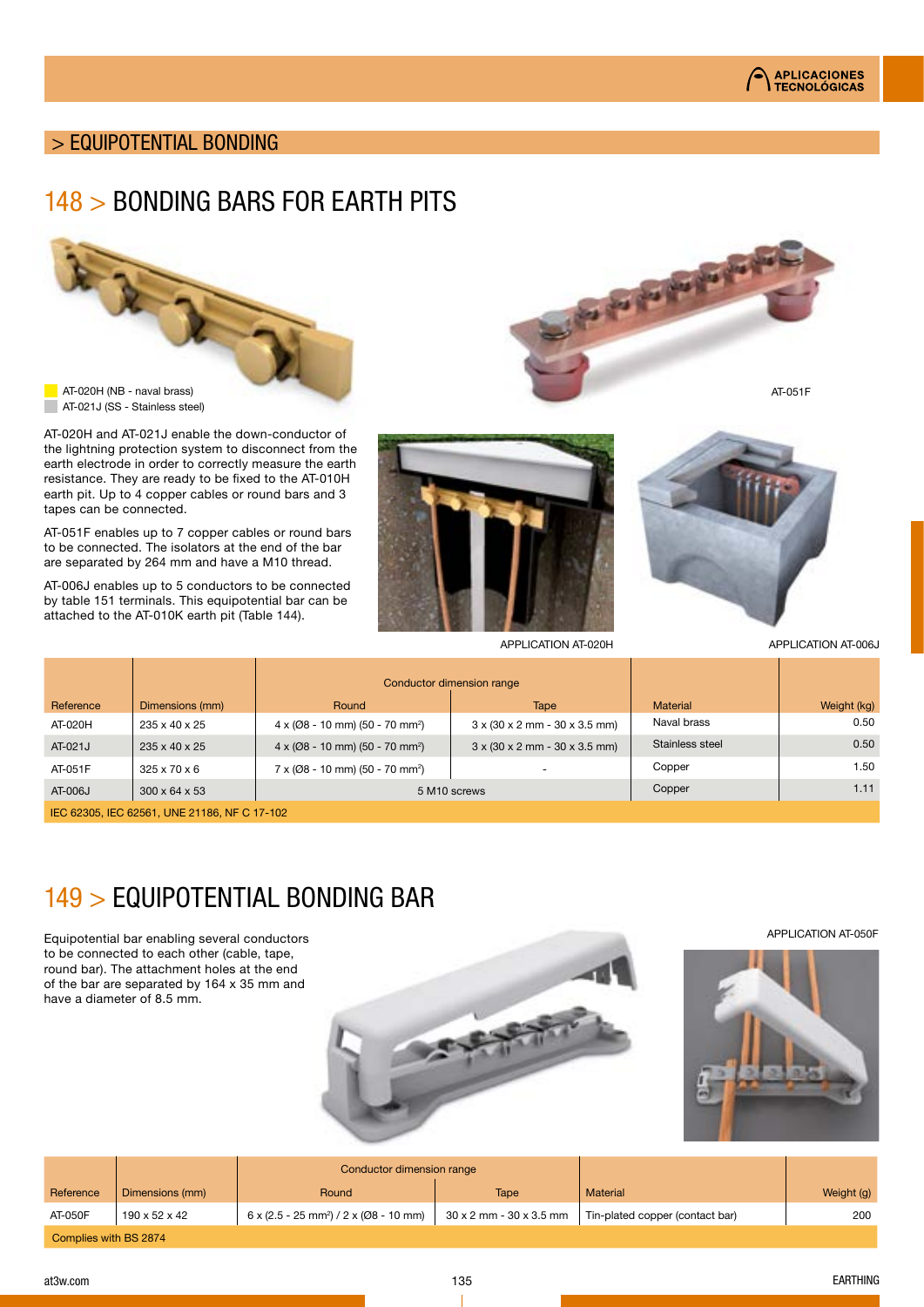

## > EQUIPOTENTIAL BONDING

# 150 > EARTH BARS



Equipotential bars enable connection of various cables or round conductors with tin-plated copper connection terminals (for instance, AT-021K) carried out using 50 x 5 mm tape.

| Reference | Denomination                                               | Dimensions (mm)           | <b>Conductor connections</b> | <b>Material</b> | Weight (kg) |  |  |
|-----------|------------------------------------------------------------|---------------------------|------------------------------|-----------------|-------------|--|--|
| AT-053J   | Insulator                                                  | Ø36 x 51                  | M <sub>10</sub> screw        | Polyester       | 0.12        |  |  |
| AT-150J   | 4 way earth bar                                            | 300 x 90 x 90             | M10 screw                    | Copper          | 1.40        |  |  |
| AT-054J   | 6 way earth bar                                            | 400 x 90 x 90             | M10 screw                    | Copper          | 1.80        |  |  |
| AT-116J   | 6 way earth bar                                            | 400 x 90 x 90             | M10 screw                    | Stainless steel | 1.00        |  |  |
| AT-055J   | 6 way earth bar with single disconnecting link             | 475 x 90 x 96             | M10 screw                    | Copper          | 2.30        |  |  |
| AT-056J   | 6 way earth bar with twin disconnecting links              | 550 x 90 x 96             | M10 screw                    | Copper          | 2.80        |  |  |
| AT-057J   | Disconnecting link                                         | 125 x 90 x 90             | M10 screw                    | Copper          | 0.60        |  |  |
| AT-058J   | 8 way earth bar                                            | 500 x 90 x 90             | M <sub>10</sub> screw        | Copper          | 2.20        |  |  |
| AT-117J   | 8 way earth bar                                            | 500 x 90 x 90             | M <sub>10</sub> screw        | Stainless steel | 1.20        |  |  |
| AT-020J   | 8 way earth bar with single disconnecting link             | 575 x 90 x 96             | M <sub>10</sub> screw        | Copper          | 2.70        |  |  |
| AT-079J   | 8 way earth bar with twin disconnecting links              | 650 x 90 x 96             | M <sub>10</sub> screw        | Copper          | 3.20        |  |  |
| AT-090J   | 10 way earth bar                                           | 600 x 90 x 90             | M <sub>10</sub> screw        | Copper          | 2.80        |  |  |
| AT-118J   | 10 way earth bar                                           | 600 x 90 x 90             | M <sub>10</sub> screw        | Stainless steel | 1.40        |  |  |
| AT-062J   | 10 way earth bar with single disconnecting link            | 675 x 90 x 96             | M <sub>10</sub> screw        | Copper          | 3.30        |  |  |
| AT-063J   | 10 way earth bar with twin disconnecting links             | 750 x 90 x 96             | M <sub>10</sub> screw        | Copper          | 3.80        |  |  |
| AT-064J   | 12 way earth bar                                           | 700 x 90 x 90             | M <sub>10</sub> screw        | Copper          | 3.20        |  |  |
| AT-119J   | 12 way earth bar                                           | 700 x 90 x 90             | M <sub>10</sub> screw        | Stainless steel | 1.60        |  |  |
| AT-065J   | 12 way earth bar with single disconnecting link            | 775 x 90 x 96             | M <sub>10</sub> screw        | Copper          | 3.70        |  |  |
| AT-066J   | 12 way earth bar with twin disconnecting links             | 850 x 90 x 96             | M <sub>10</sub> screw        | Copper          | 4.20        |  |  |
| AT-067J   | 14 way earth bar                                           | 800 x 90 x 90             | M <sub>10</sub> screw        | Copper          | 3.60        |  |  |
| AT-068J   | 14 way earth bar with single disconnecting link            | 875 x 90 x 96             | M <sub>10</sub> screw        | Copper          | 4.10        |  |  |
| AT-069J   | 14 way earth bar with twin disconnecting links             | 950 x 90 x 96             | M <sub>10</sub> screw        | Copper          | 4.60        |  |  |
| AT-059J   | 16 way earth bar                                           | $900 \times 90 \times 90$ | M <sub>10</sub> screw        | Copper          | 4.00        |  |  |
| AT-071J   | 16 way earth bar with single disconnecting link            | 975 x 90 x 96             | M <sub>10</sub> screw        | Copper          | 4.50        |  |  |
| AT-072J   | 16 way earth bar with twin disconnecting links             | 1050 x 90 x 96            | M <sub>10</sub> screw        | Copper          | 5.00        |  |  |
| AT-073J   | 18 way earth bar                                           | 1000 x 90 x 90            | M10 screw                    | Copper          | 4.40        |  |  |
| AT-074J   | 18 way earth bar with single disconnecting link            | 1075 x 90 x 96            | M <sub>10</sub> screw        | Copper          | 4.90        |  |  |
| AT-075J   | 18 way earth bar with twin disconnecting links             | 1150 x 90 x 96            | M10 screw                    | Copper          | 5.40        |  |  |
| AT-076J   | 20 way earth bar                                           | 1100 x 90 x 90            | M10 screw                    | Copper          | 5.00        |  |  |
| AT-077J   | 20 way earth bar with single disconnecting link            | 1175 x 90 x 96            | M <sub>10</sub> screw        | Copper          | 5.50        |  |  |
| AT-078J   | 20 way earth bar with twin disconnecting links             | 1250 x 90 x 96            | M10 screw                    | Copper          | 6.00        |  |  |
|           | Complies with UNE 21186, NF C 17-102, IEC 62305, IEC 62561 |                           |                              |                 |             |  |  |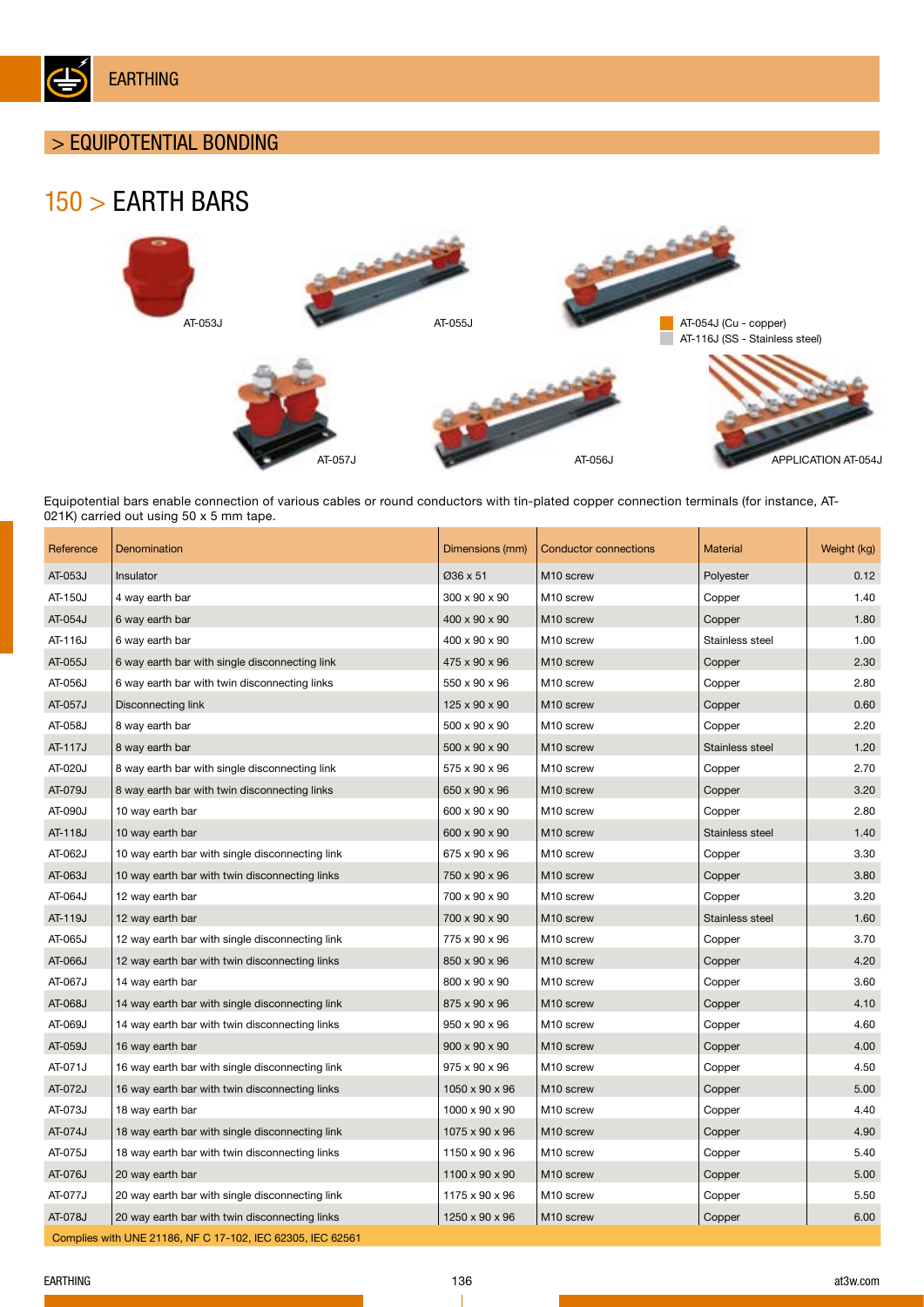

## > EQUIPOTENTIAL BONDING

## 151 > TIN-PLATED COPPER COMPRESSION TERMINALS

Copper compression terminals to correctly connect cable with screw-nut connections.

| Reference                                                  | Cable dimensions (mm <sup>2</sup> ) | <b>Screw size</b> | Weight (g) |  |
|------------------------------------------------------------|-------------------------------------|-------------------|------------|--|
| AT-091K                                                    | 10                                  | M <sub>5</sub>    | 2.2        |  |
| AT-092K                                                    | 10                                  | M <sub>6</sub>    | 2.0        |  |
| AT-015K                                                    | 16                                  | M <sub>6</sub>    | 5.0        |  |
| AT-016K                                                    | 16                                  | M8                | 4.0        |  |
| AT-017K                                                    | 25                                  | M <sub>8</sub>    | 8.0        |  |
| AT-018K                                                    | 25                                  | M10               | 9.0        |  |
| AT-019K                                                    | 35                                  | M <sub>8</sub>    | 10.0       |  |
| AT-020K                                                    | 35                                  | M10               | 9.0        |  |
| AT-093K                                                    | 50                                  | M10               | 15.0       |  |
| AT-021K                                                    | 50                                  | M12               | 14.0       |  |
| AT-022K                                                    | 70                                  | M10               | 22.0       |  |
| AT-023K                                                    | 70                                  | M12               | 20.0       |  |
| AT-094K                                                    | 95                                  | M10               | 28.0       |  |
| AT-024K                                                    | 95                                  | M12               | 25.0       |  |
| AT-070K                                                    | 120                                 | M12               | 44.5       |  |
| AT-028K                                                    | 120                                 | M16               | 41.0       |  |
| AT-061K                                                    | 150                                 | M12               | 56.0       |  |
| AT-030K                                                    | 150                                 | M16               | 53.0       |  |
| AT-095K                                                    | 185                                 | M12               | 67.0       |  |
| AT-031K                                                    | 185                                 | M16               | 63.0       |  |
| AT-072K                                                    | 240                                 | M12               | 117.0      |  |
| AT-032K                                                    | 240                                 | M16               | 112.0      |  |
| Complies with IEC 62305, IEC 62561, UNE 21186, NF C 17-102 |                                     |                   |            |  |



Other dimensions, please contact us

# 152 > EARTH POINTS

Equipotential earth points which are fixed to the structure to provide attachment points for the earthing conductors.

| Reference | Denomination                                                    | Dimensions (mm)       | <b>Material</b>              | Weight (g) |
|-----------|-----------------------------------------------------------------|-----------------------|------------------------------|------------|
| AT-096J   | hole (M8 x 15 mm)                                               | Ø33 x 80              | Gunmetal                     | 140        |
| AT-097J   | 2 holes ( $M8 \times 12$ mm)                                    | 80 x 63 x 63          | Gunmetal                     | 280        |
| AT-098J   | 4 holes (M8 x 14 mm)                                            | 80 x 63 x 63          | Gunmetal                     | 410        |
| AT-099J   | I hole (M8 $\times$ 15 mm) with 500 mm tail, 70 mm <sup>2</sup> | $\varnothing$ 33 x 80 | Gunmetal / PVC coated copper | 560        |
| AT-100J   | 2 holes (M8 x 12 mm) with 500 mm tail, 70 mm <sup>2</sup>       | 80 x 63 x 63          | Gunmetal / PVC coated copper | 840        |
| AT-101J   | 4 holes (M8 x 14 mm) with 500 mm tail, 70 mm <sup>2</sup>       | 80 x 63 x 63          | Gunmetal / PVC coated copper | 1140       |
|           | Complies with IEC 62305, IEC 62561, UNE 21186, NF C 17-102      |                       |                              |            |

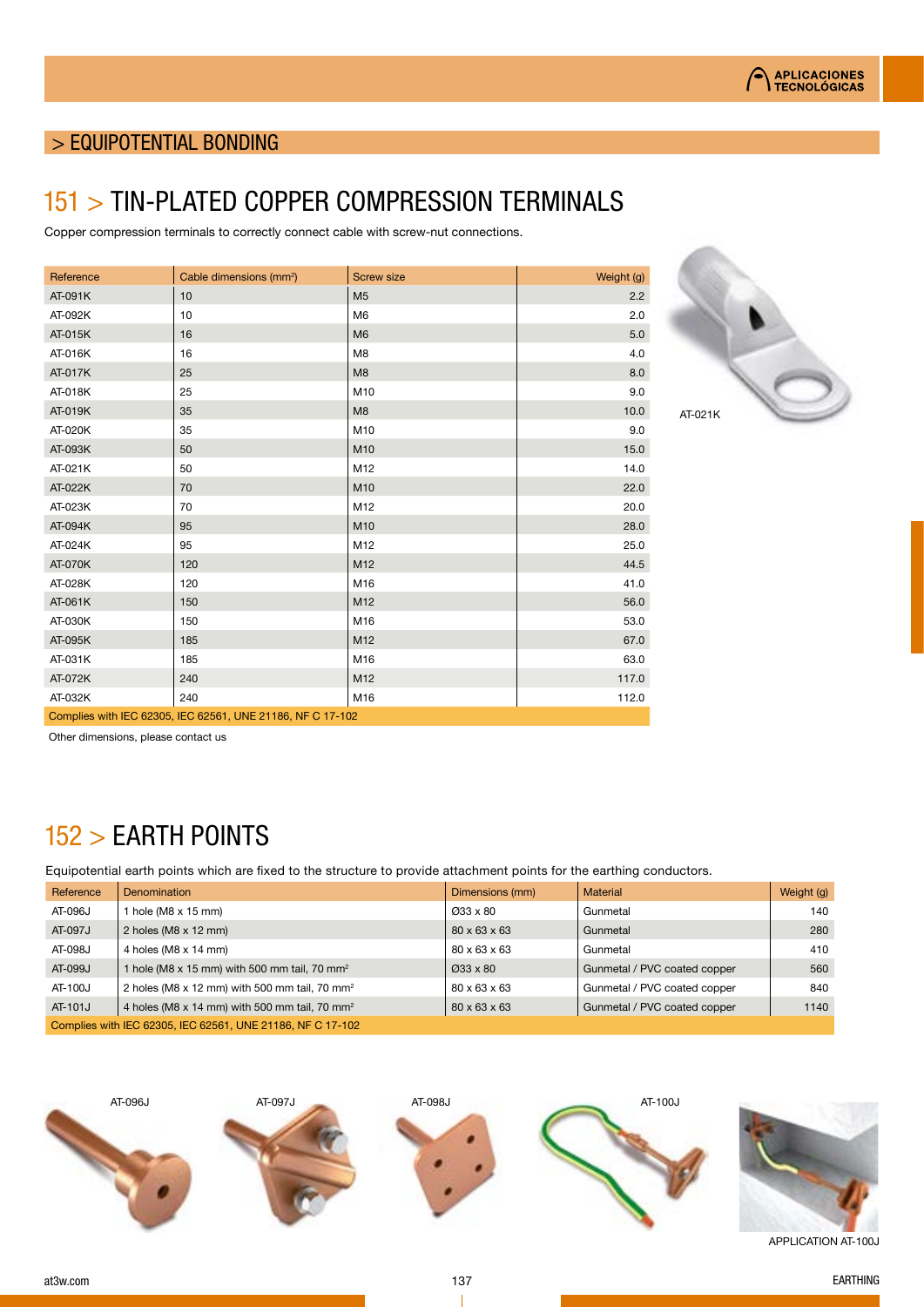

# 153 > EARTH BOSS

Earth boss for metal structure. M10 thread.

| Reference                                                  | <b>Dimensions</b> | <b>Material</b> | Weight (g) |  |  |
|------------------------------------------------------------|-------------------|-----------------|------------|--|--|
| AT-102J                                                    | 50 x 50 x 65 mm   | Mild steel      | 800        |  |  |
| Complies with IEC 62305, IEC 62561, UNE 21186, NF C 17-102 |                   |                 |            |  |  |



# 154 > FIXED EARTHING TERMINAL

Terminal which is attached to the structure to provide accessible earth point. M10 thread.

| Reference                                                  | <b>Dimensions</b> | <b>Material</b> | Weight (g) |  |  |
|------------------------------------------------------------|-------------------|-----------------|------------|--|--|
| AT-120J                                                    | Ø80 x 200 mm      | Stainless steel | 300        |  |  |
| Complies with IEC 62305, IEC 62561, UNE 21186, NF C 17-102 |                   |                 |            |  |  |



# 155 > DISTANCE HOLDER

Allows the use of galvanized steel tape as a ground conductor at foundation level.

|                                                            |                 | Conductor dimension range            |                         |                  |            |
|------------------------------------------------------------|-----------------|--------------------------------------|-------------------------|------------------|------------|
| Reference                                                  | Dimensions (mm) | Round                                | Tape                    | <b>Material</b>  | Weight (g) |
| AT-036K                                                    | 280 x 35 x 8    | Ø8 - 10 mm / 50 - 70 mm <sup>2</sup> | 30 x 2 mm - 40 x 3.5 mm | Galvanized steel | 80         |
| Complies with IEC 62305, IEC 62561, UNE 21186, NF C 17-102 |                 |                                      |                         |                  |            |



APPLICATION AT-036K



# 156 > TAPE SUPPORT

Allows the formation of an equipotential ring using tape conductor.

APPLICATION AT-040K (GS - galvanized steel) AT-039K (Cu - copper) AT-041K (SS - stainless steel)

|           |                                                            | Conductor dimension range            |                  |            |
|-----------|------------------------------------------------------------|--------------------------------------|------------------|------------|
| Reference | Dimensions (mm)                                            | Tape                                 | <b>Material</b>  | Weight (g) |
| AT-033K   | 60 x 36 x 27                                               | $30 \times 2$ mm $-50 \times 6$ mm   | Copper           | 120        |
| AT-034K   | 60 x 36 x 27                                               | $30 \times 2$ mm $-50 \times 6$ mm   | Galvanized steel | 120        |
| AT-035K   | 60 x 36 x 27                                               | $30 \times 2$ mm $-50 \times 6$ mm   | Stainless steel  | 120        |
| AT-039K   | 70 x 40 x 27                                               | $30 \times 2$ mm - $50 \times 11$ mm | Copper           | 120        |
| AT-040K   | 70 x 40 x 27                                               | $30 \times 2$ mm - $50 \times 11$ mm | Galvanized steel | 120        |
| $AT-041K$ | 70 x 40 x 27                                               | $30 \times 2$ mm - $50 \times 11$ mm | Stainless steel  | 120        |
|           | Complies with IEC 62305, IEC 62561, UNE 21186, NF C 17-102 |                                      |                  |            |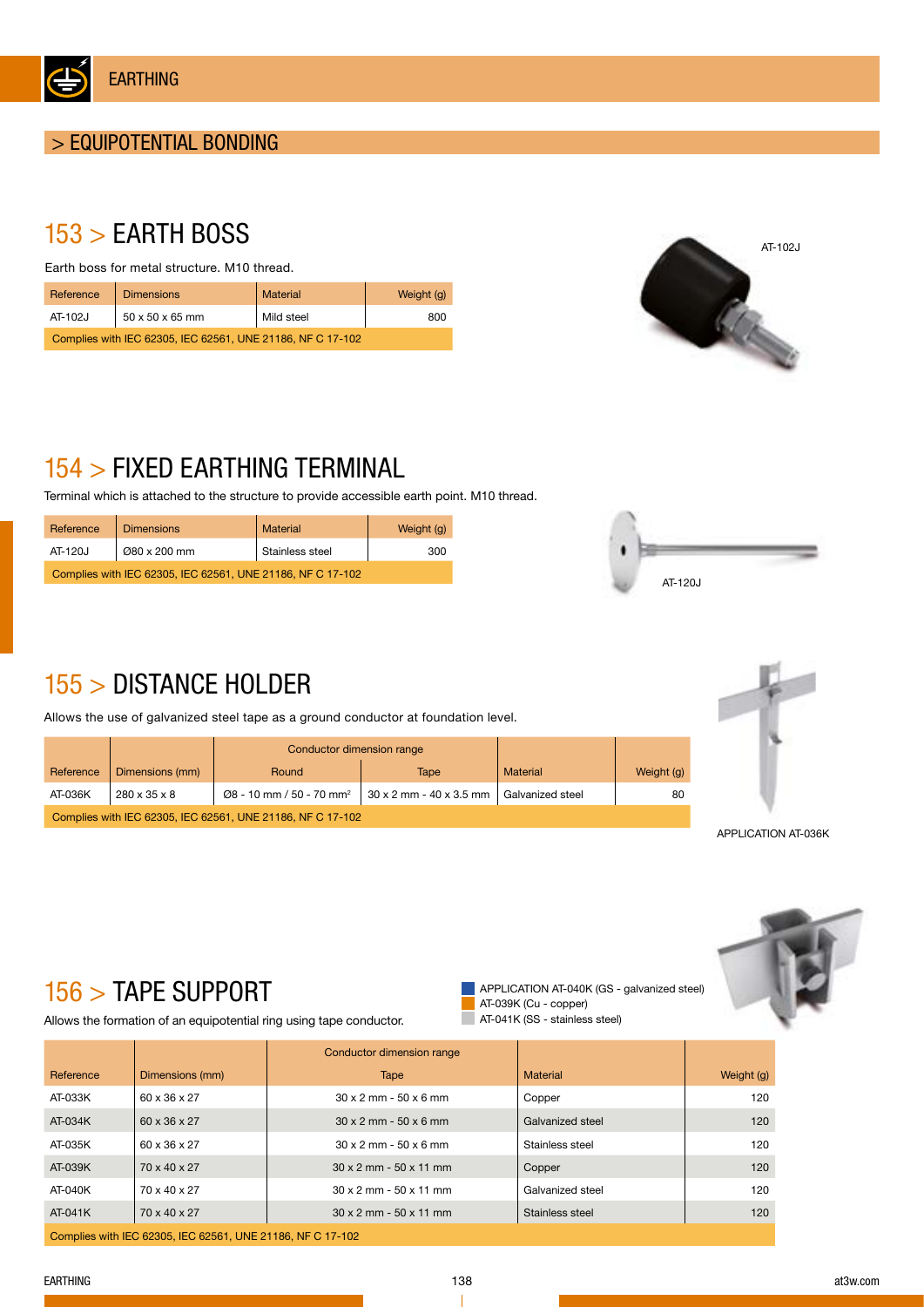

## > EQUIPOTENTIAL BONDING

## 157 > SPARK GAP FOR EARTH BONDING



|           |                 | Conductor dimension range                          |                                                                |                       |             |
|-----------|-----------------|----------------------------------------------------|----------------------------------------------------------------|-----------------------|-------------|
| Reference | Dimensions (mm) | Round                                              | Tape                                                           | <b>Material</b>       | Weight (kg) |
| AT-050K   | 216 x 57 x 38   | $\varnothing$ 8 - 10 mm (50 - 70 mm <sup>2</sup> ) | $3 \times (30 \times 2 \text{ mm} - 30 \times 3.5 \text{ mm})$ | Naval brass (contact) |             |

The lightning protection regulations earth connections, i.e. those relating to both the earthing system and the lightning protection system. In this way, we avoid serious problems due to resistive earth couplings.

However, on some occasions this connection cannot be made as, for example, it may cause corrosion problems. In these cases, the AT-050K is the most appropriate means of joining the different earth connections. In normal conditions, this protector keeps the earth connections isolated, thus avoiding corrosion problems. When a discharge occurs and the voltage increases in the earth connections, the spark gap will activate, directly joining the earth connections and thus preventing current passing from one to another through equipment or internal installations.

#### > INSTALLATION

The protector has two AT-020F clamps for installation. It is advisable to carry out installation in a specific earth pit.



#### APPLICATION AT-050K

#### > TECHNICAL DATASHEET

| Lightning impulse current<br>(10/350us wave):              | $I_{n}$ (10/350 µs) > 100 kA                                          |  |  |  |  |
|------------------------------------------------------------|-----------------------------------------------------------------------|--|--|--|--|
| Nominal discharge current:                                 | $I_c(8/20 \text{ }\mu\text{s}) = 50 \text{ }\kappa\text{A}$           |  |  |  |  |
| Protection level<br>1.2/50 $\mu s$ wave):                  | $U_{p}$ < 4 kV                                                        |  |  |  |  |
| Working temperature:                                       | $-55$ °C to $+85$ °C                                                  |  |  |  |  |
| Dimensions:                                                | Ø32 x 40 mm                                                           |  |  |  |  |
| Connections:                                               | SPCR: clamp for Ø8 - 10 mm round bar or<br>30 x 2 mm / 25 x 3 mm tape |  |  |  |  |
| Material                                                   | Polyurethane resin                                                    |  |  |  |  |
| Complies with IEC 62305, IEC 62561, UNE 21186, NF C 17-102 |                                                                       |  |  |  |  |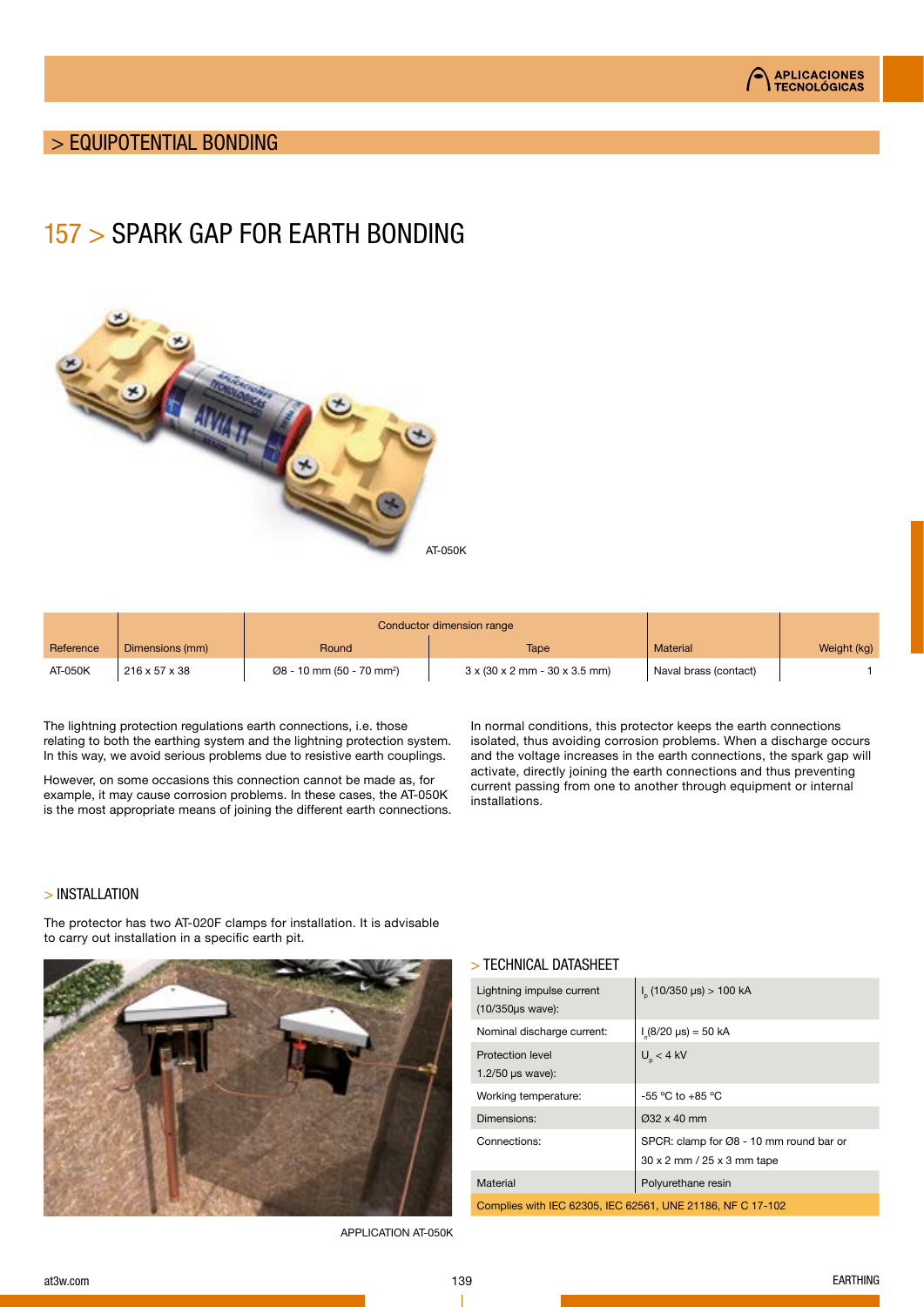

## > EARTH CLAMPING

# 158 > MULTIPURPOSE CLAMP



(APPLICATION WITH CABLE)



Range Earth clamp for connection between cable, round bar or copper tape and copper or copperbond earth rods.

|                                                            |                          | naliye      |                                                    |                                       |             |            |  |
|------------------------------------------------------------|--------------------------|-------------|----------------------------------------------------|---------------------------------------|-------------|------------|--|
| Reference                                                  | Dimensions (mm)          | Earth rod   | Round                                              | Tape                                  | Material    | Weight (g) |  |
| AT-090H                                                    | $52 \times 41 \times 30$ | Ø14 - 19 mm | $\varnothing$ 8 - 10 mm (50 - 70 mm <sup>2</sup> ) | $30 \times 2$ mm - $30 \times 3.5$ mm | Naval brass | 240        |  |
| Complies with IEC 62305, IEC 62561, UNE 21186, NF C 17-102 |                          |             |                                                    |                                       |             |            |  |

AT-090H (APPLICATION WITH TAPE)

# 159 > ROD TO TAPE A CLAMP



AT-080J



Earth clamp for connection between copper tape and copper or copperbond earth rods.

| Reference                                                              | Dimensions (mm) | Earth rod     | Tape                                 | Material | Weight (g) |  |  |
|------------------------------------------------------------------------|-----------------|---------------|--------------------------------------|----------|------------|--|--|
| AT-080J                                                                | 51 x 36 x 18    | $Q12 - 20$ mm | 25 x 3 mm - 26 x 12 mm               | Gunmetal | 150        |  |  |
| AT-081J                                                                | 44 x 51 x 22    | $Q16 - 20$ mm | $30 \times 2$ mm - $40 \times 12$ mm | Gunmetal | 240        |  |  |
| AT-082J                                                                | 47 x 69 x 21    | $Q16 - 20$ mm | $50 \times 6$ mm - $51 \times 12$ mm | Gunmetal | 300        |  |  |
| Complies with IEC 62305, IEC 62561, UNE 21186, NF C 17-102, BS EN 1982 |                 |               |                                      |          |            |  |  |

APPLICATION AT-080J

# 160 > ROD TO CABLE G CLAMP



AT-083J (Gu - gunmetal) **AT-112J (GS - galvanized steel)** 



APPLICATION AT-083J

|                                                                        |                          | Range     |                           |                  |            |  |  |
|------------------------------------------------------------------------|--------------------------|-----------|---------------------------|------------------|------------|--|--|
| Reference                                                              | Dimensions (mm)          | Earth rod | Round                     | <b>Material</b>  | Weight (g) |  |  |
| AT-083J                                                                | $41 \times 21 \times 18$ | $Ø16$ mm  | $16 - 50$ mm <sup>2</sup> | Gunmetal         | 60         |  |  |
| AT-112J                                                                | $41 \times 21 \times 18$ | $Ø16$ mm  | 16 - 70 mm <sup>2</sup>   | Galvanized steel | 60         |  |  |
| AT-086J                                                                | 48 x 30 x 19             | $Q20$ mm  | $35 - 95$ mm <sup>2</sup> | Gunmetal         | 60         |  |  |
| Complies with IEC 62305, IEC 62561, UNE 21186, NF C 17-102, BS EN 1982 |                          |           |                           |                  |            |  |  |

EARTHING

Earth clamp for connection between cable or round bar and earth rod.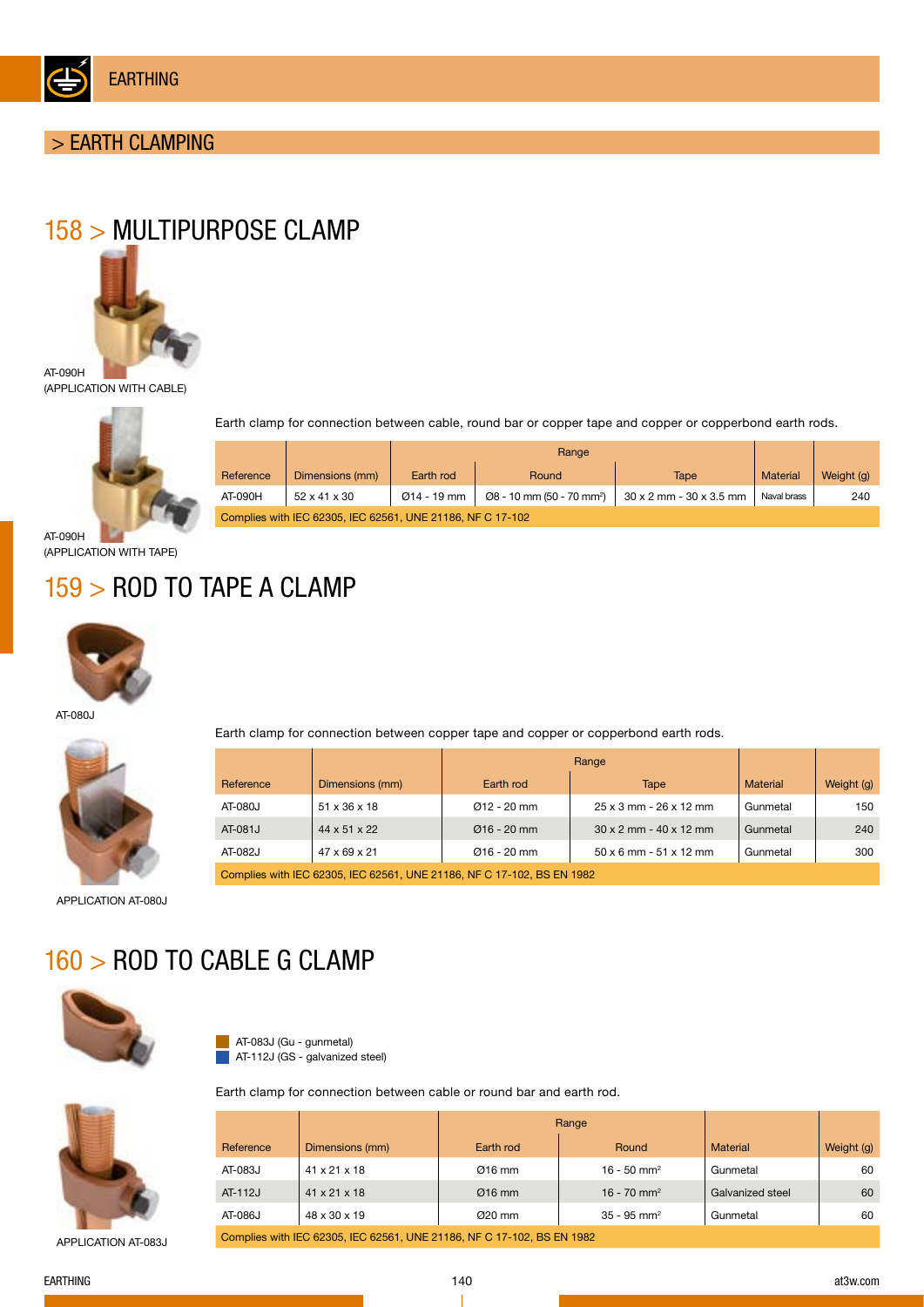

# 161 > U-BOLT ROD E CLAMP



AT-087J



APPLICATION AT-087J

Earth clamp for connection between copper tape and earth rods or metal re-bars.

| Reference                                                              | Earth rod | Tape             | <b>Material</b> | Weight (g) |  |  |  |
|------------------------------------------------------------------------|-----------|------------------|-----------------|------------|--|--|--|
| AT-087J                                                                | $Q16$ mm  | $25 \times 3$ mm | Gunmetal        | 260        |  |  |  |
| AT-088J                                                                | $Ø20$ mm  | $25 \times 3$ mm | Gunmetal        | 260        |  |  |  |
| Complies with IEC 62305, IEC 62561, UNE 21186, NF C 17-102, BS EN 1982 |           |                  |                 |            |  |  |  |

# 162 > ROD TO CABLE CGUV CLAMP

Earth clamp for connection between copper cable or round bar and earth rods or metal re-bars.

| Reference                                                  | Earth rod      | Round                                   | <b>Material</b> | Weight (g) |  |  |  |
|------------------------------------------------------------|----------------|-----------------------------------------|-----------------|------------|--|--|--|
| AT-089J                                                    | $Q$ 14 - 20 mm | $2 \times (50 - 120$ mm <sup>2</sup> )  | Naval brass     | 250        |  |  |  |
| AT-092J<br>$Q$ 14 - 20 mm                                  |                | $2 \times (150 - 300$ mm <sup>2</sup> ) | Naval brass     | 240        |  |  |  |
| Complies with IEC 62305, IEC 62561, UNE 21186, NF C 17-102 |                |                                         |                 |            |  |  |  |



APPLICATION AT-089J

# 163 > ROD TO CABLE LUG B CLAMP

Earth clamp for connection between copper cable with copper compression terminal (table 151) and copper or copperbond earth rods.

|                                                                        |                          | Range     |                       |          |            |  |  |  |
|------------------------------------------------------------------------|--------------------------|-----------|-----------------------|----------|------------|--|--|--|
| Reference                                                              | Dimensions (mm)          | Earth rod | Round                 | Material | Weight (g) |  |  |  |
| AT-093J                                                                | $52 \times 26 \times 25$ | $Q16$ mm  | M <sub>10</sub> screw | Gunmetal | 300        |  |  |  |
| AT-095J                                                                | $50 \times 29 \times 28$ | $Q20$ mm  | M <sub>10</sub> screw | Gunmetal | 300        |  |  |  |
| Complies with IEC 62305, IEC 62561, UNE 21186, NF C 17-102, BS EN 1982 |                          |           |                       |          |            |  |  |  |







APPLICATION AT-093J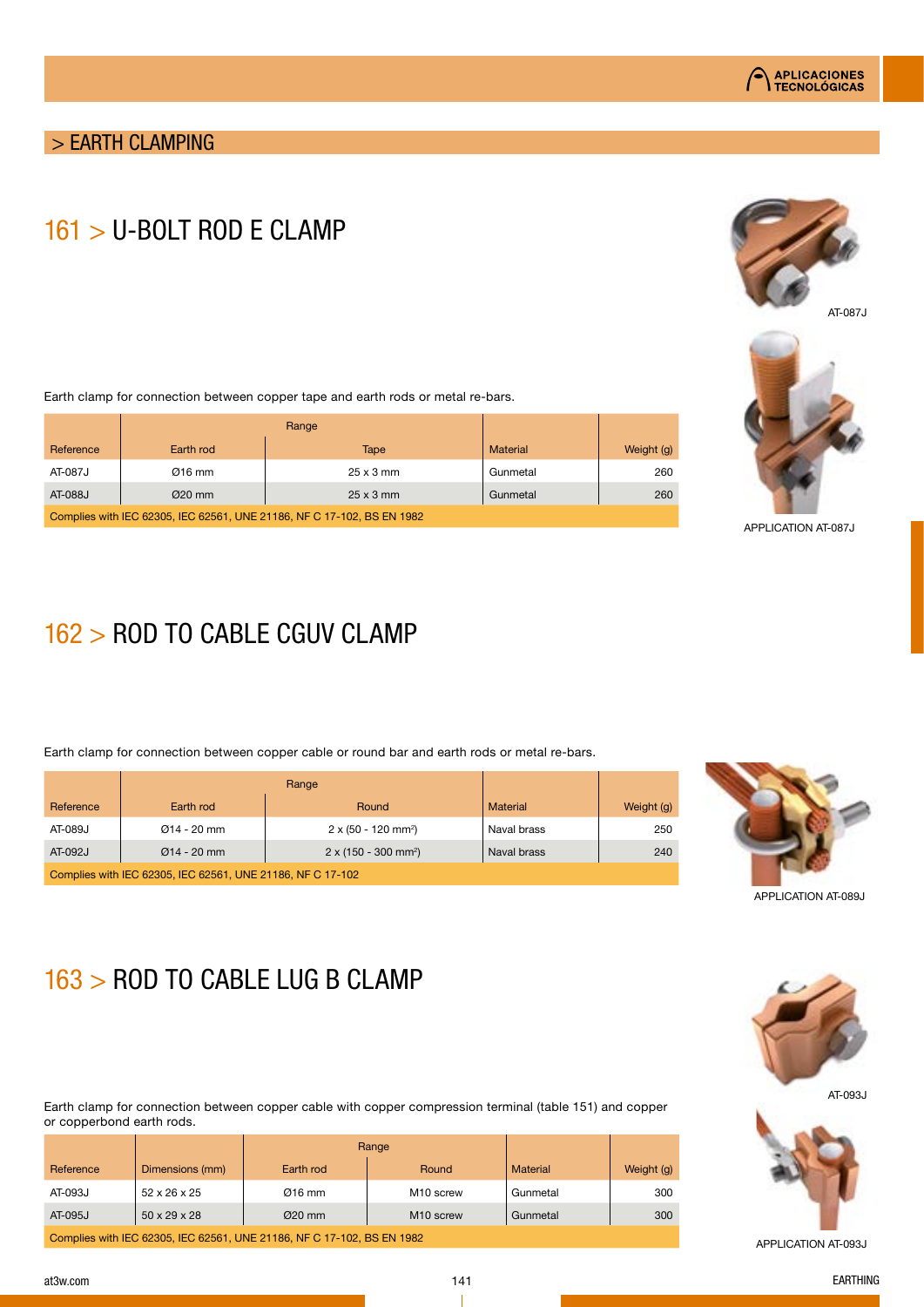

# 164 > DISCONNECTING SLEEVE



Linear earth clamp for connection between galvanized steel round bar and galvanized steel earth rods.

|                                                            | <b>Dimensions</b> |           | Range                                    |                  |            |  |  |  |
|------------------------------------------------------------|-------------------|-----------|------------------------------------------|------------------|------------|--|--|--|
| Reference                                                  | (mm)              | Earth rod | Round                                    | Material         | Weight (g) |  |  |  |
| AT-135J                                                    | 43 x 41 x 30      | $Ø16$ mm  | $Q$ 7 - 10 mm (35 - 70 mm <sup>2</sup> ) | Galvanized steel | 120        |  |  |  |
| Complies with IEC 62305, IEC 62561, UNE 21186, NF C 17-102 |                   |           |                                          |                  |            |  |  |  |

## 165 > UNIVERSAL DISCONNECTING CLAMP FOR CABLE





APPLICATION AT-114J

Earth clamp for connection between cable or round bar and galvanized steel or Stainless steel earth rods.

|           | <b>Dimensions</b>                                          | Range                     |                                                |                  |            |  |  |  |
|-----------|------------------------------------------------------------|---------------------------|------------------------------------------------|------------------|------------|--|--|--|
| Reference | (mm)                                                       | Earth rod                 | Round                                          | Material         | Weight (g) |  |  |  |
| AT-113J   | 58 x 30 x 20                                               | Ø16 mm (Galvanized steel) | Ø8 - 10 mm (50 - 70 mm <sup>2</sup> ) (copper) | Bimetal          | 150        |  |  |  |
| AT-114J   | $58 \times 30 \times 20$                                   | $Q16$ mm                  | $Ø8 - 10$ mm (50 - 70 mm <sup>2</sup> )        | Galvanized steel | 150        |  |  |  |
| AT-115J   | 58 x 30 x 20                                               | $Q16$ mm                  | $Ø8 - 10$ mm (50 - 70 mm <sup>2</sup> )        | Stainless steel  | 100        |  |  |  |
|           | Complies with IEC 62305, IEC 62561, UNE 21186, NF C 17-102 |                           |                                                |                  |            |  |  |  |

# 166 > UNIVERSAL CLAMP





APPLICATION AT-025F

L or cross-shape earth clamp for connection between cable or round bar and earth rod.

|                                                            | <b>Dimensions</b> |               | Range                                   |                  | Weight |  |  |
|------------------------------------------------------------|-------------------|---------------|-----------------------------------------|------------------|--------|--|--|
| Reference                                                  | (mm)              | Earth rod     | Round                                   | Material         | (g)    |  |  |
| AT-126J                                                    | 70 x 70 x 80      | $Q15 - 25$ mm | $Ø8 - 10$ mm (50 - 70 mm <sup>2</sup> ) | Galvanized steel | 380    |  |  |
| AT-025F                                                    | 48 x 44 x 20      | $Ø16$ mm      | $Ø8 - 10$ mm (50 - 70 mm <sup>2</sup> ) | Stainless steel  | 130    |  |  |
| AT-127J                                                    | 48 x 44 x 20      | $Ø16$ mm      | $Ø8 - 10$ mm (50 - 70 mm <sup>2</sup> ) | Copper           | 130    |  |  |
| AT-128J                                                    | 48 x 44 x 20      | $Ø16$ mm      | $Ø8 - 10$ mm (50 - 70 mm <sup>2</sup> ) | Galvanized steel | 130    |  |  |
| Complies with IEC 62305, IEC 62561, UNE 21186, NF C 17-102 |                   |               |                                         |                  |        |  |  |

AT-025F (SS - stainless steel) AT-127J (Cu - copper) AT-128J (GS - galvanized steel)